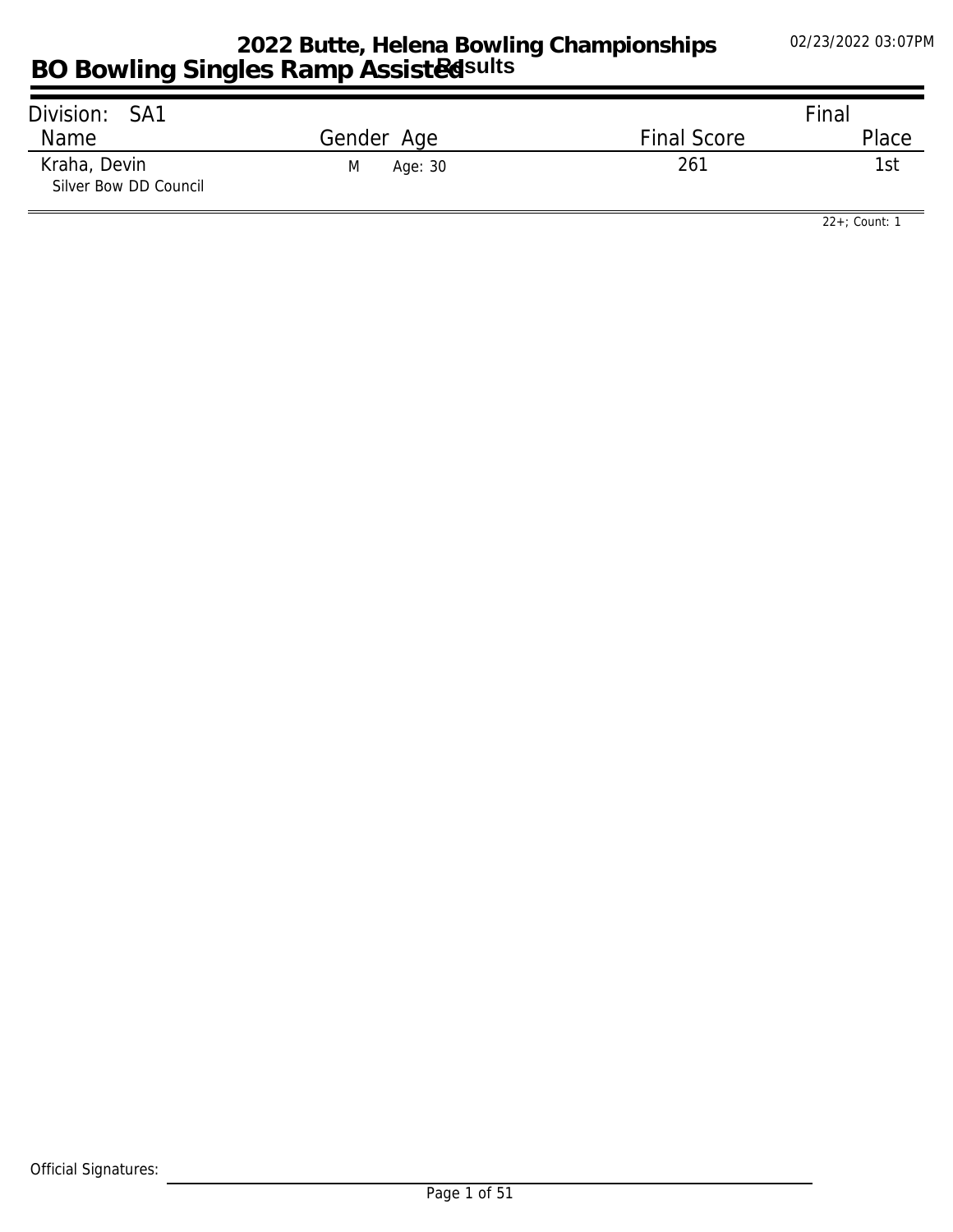| Division: SA2                           |            |                    | Final |
|-----------------------------------------|------------|--------------------|-------|
| Name                                    | Gender Age | <b>Final Score</b> | Place |
| Jones, Karri<br><b>TriCounty Wolves</b> | Age: 33    | 221                | 1st   |

*22+; Count: 1*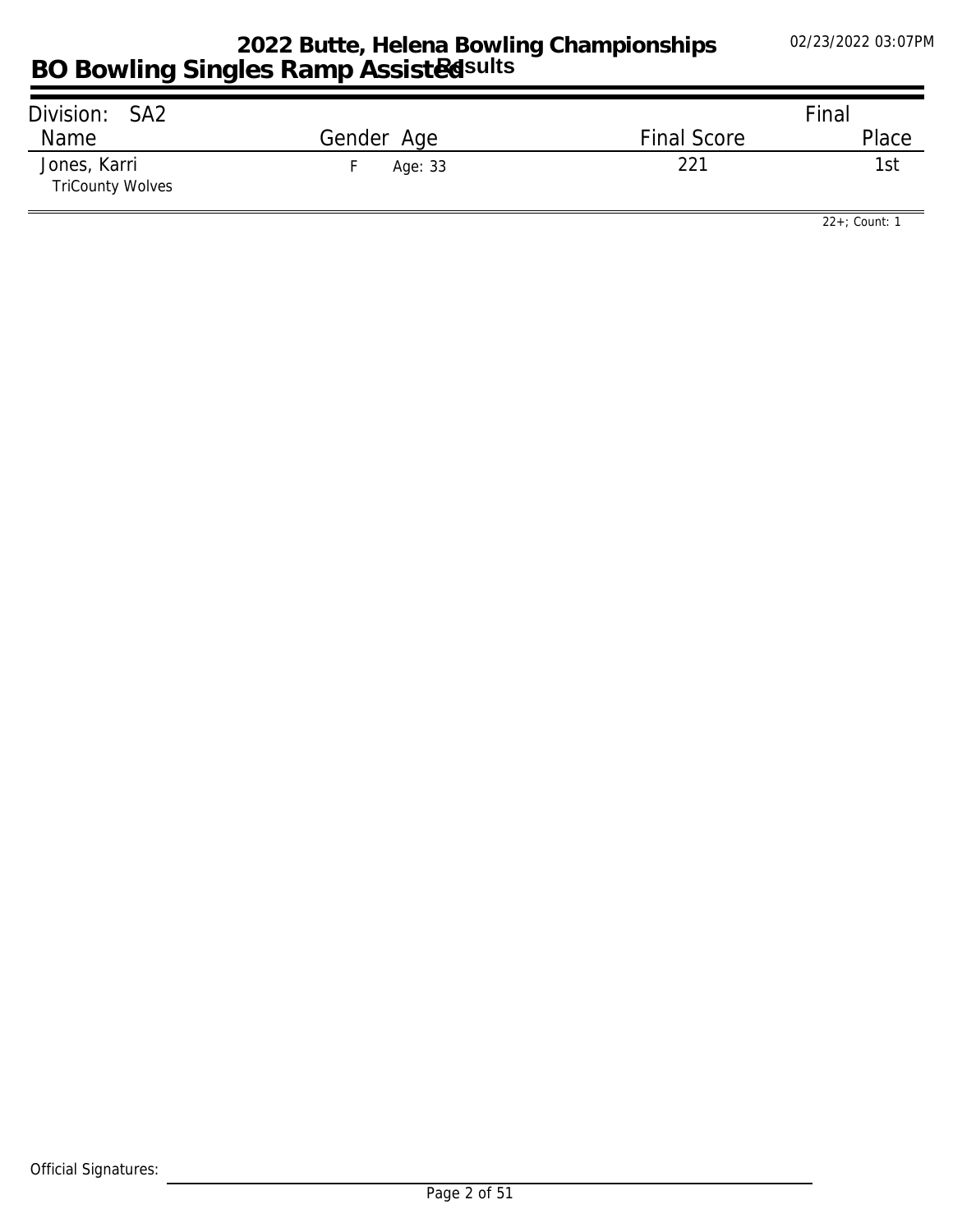| Division: SA3                            |            |                    | Final |
|------------------------------------------|------------|--------------------|-------|
| Name                                     | Gender Age | <b>Final Score</b> | Place |
| LaDouceur, Kori<br>Butte Public Schools* | Age: 13    | 145                | 1st   |

*8-15; Count: 1*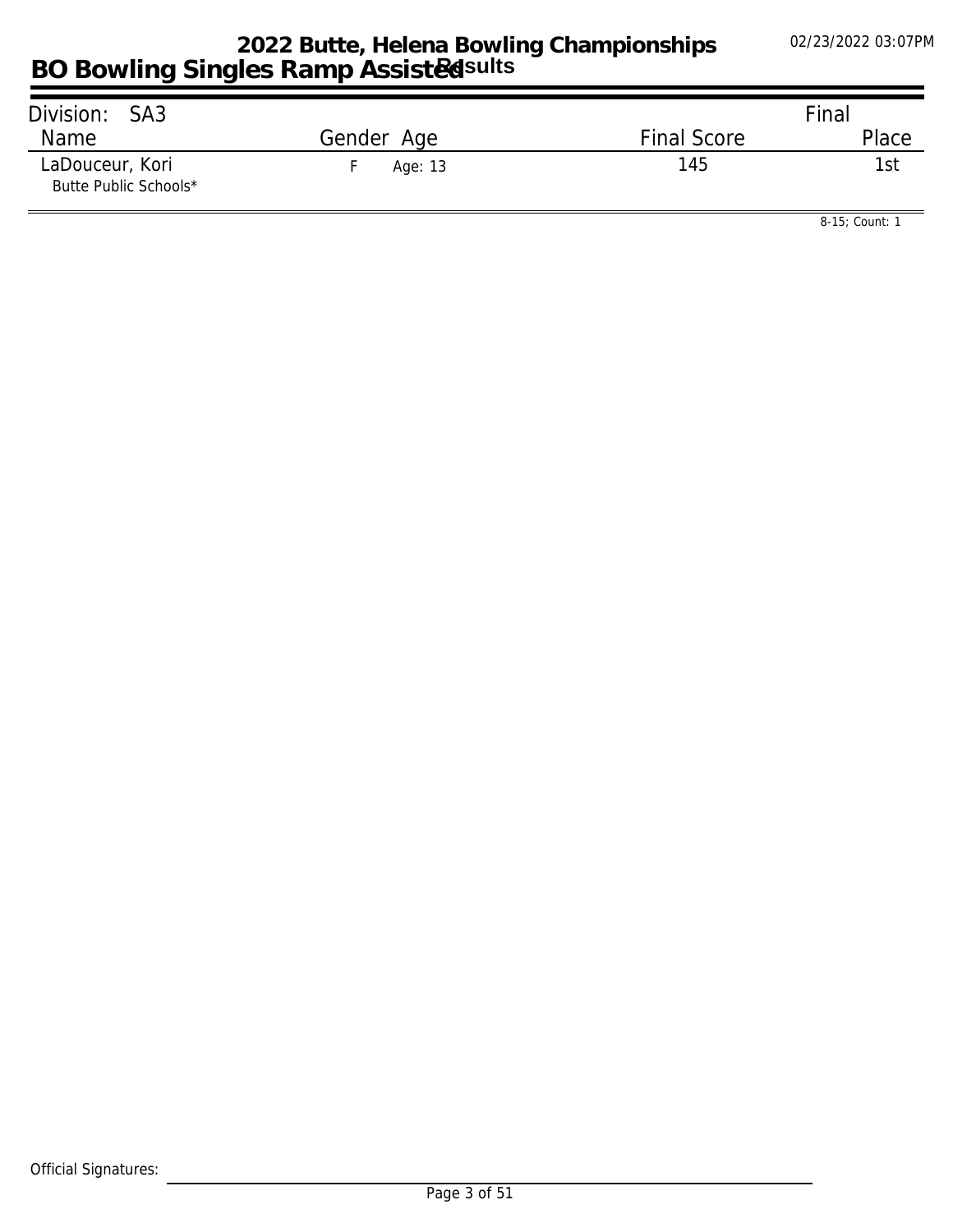| Division: SA4                            |              |                    | Final |
|------------------------------------------|--------------|--------------------|-------|
| Name                                     | Gender Age   | <b>Final Score</b> | Place |
| Fisher, Garrett<br>Butte Public Schools* | Age: 14<br>M | 229                | 1st   |

*8-15; Count: 1*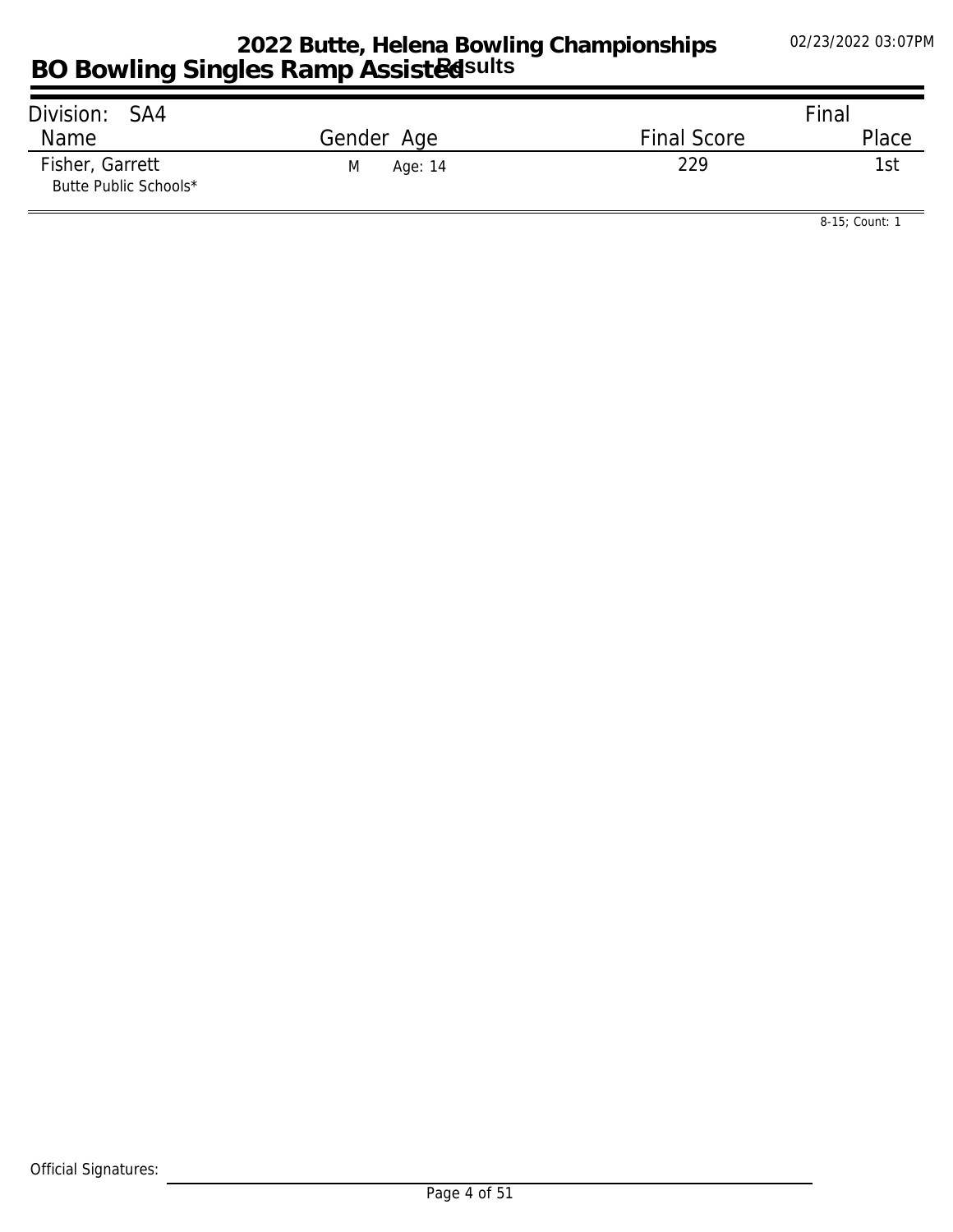| Division: SR1                              |            |                    | Final |
|--------------------------------------------|------------|--------------------|-------|
| Name                                       | Gender Age | <b>Final Score</b> | Place |
| Burnaby, Kristina<br>Silver Bow DD Council | Age: 42    | 374                | 1st   |

*22+; Count: 1*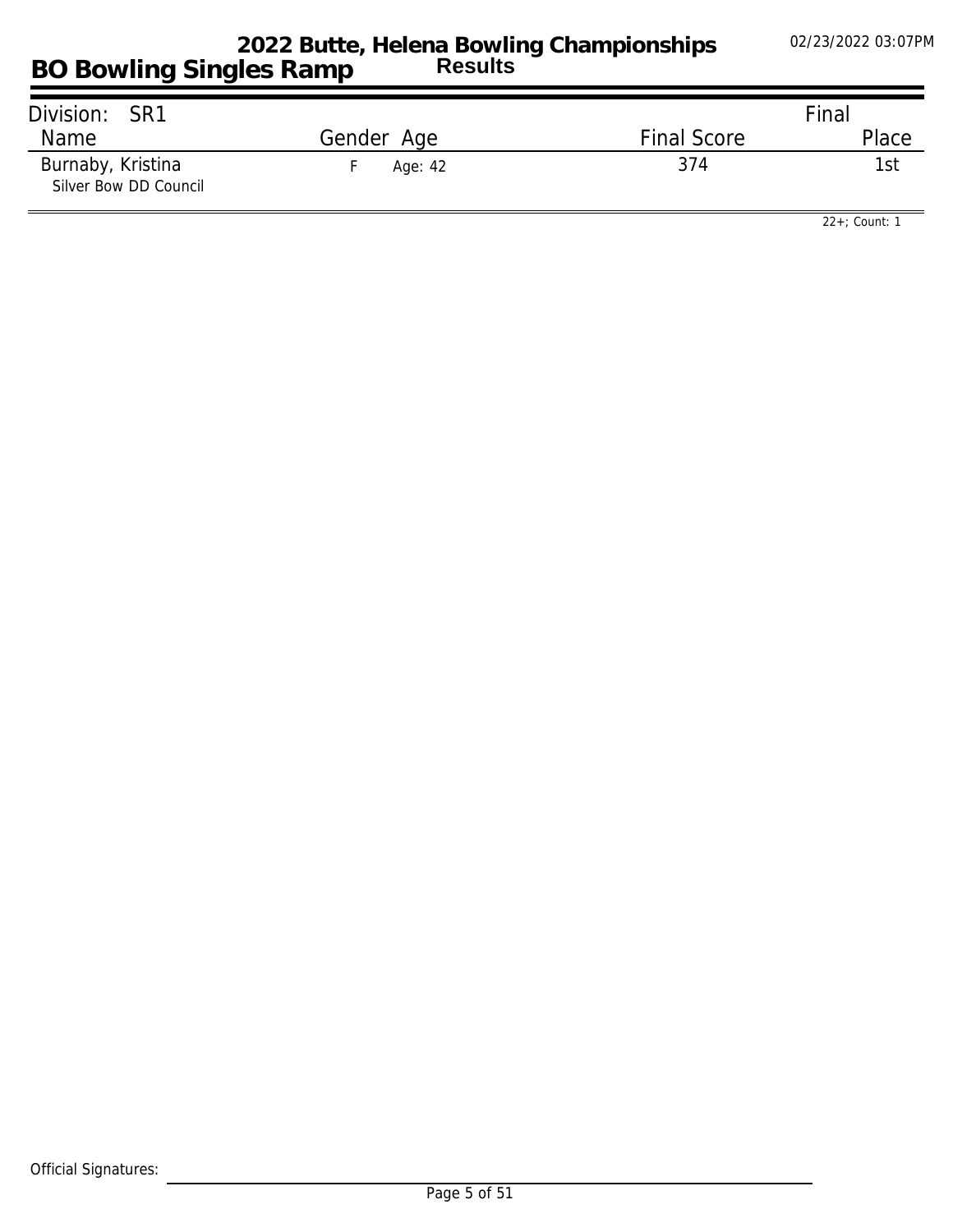| Division: SR2                         |            |                    | Final |
|---------------------------------------|------------|--------------------|-------|
| <b>Name</b>                           | Gender Age | <b>Final Score</b> | Place |
| White, Laura<br>Silver Bow DD Council | Age: 61    | 228                | 'st   |

*22+; Count: 1*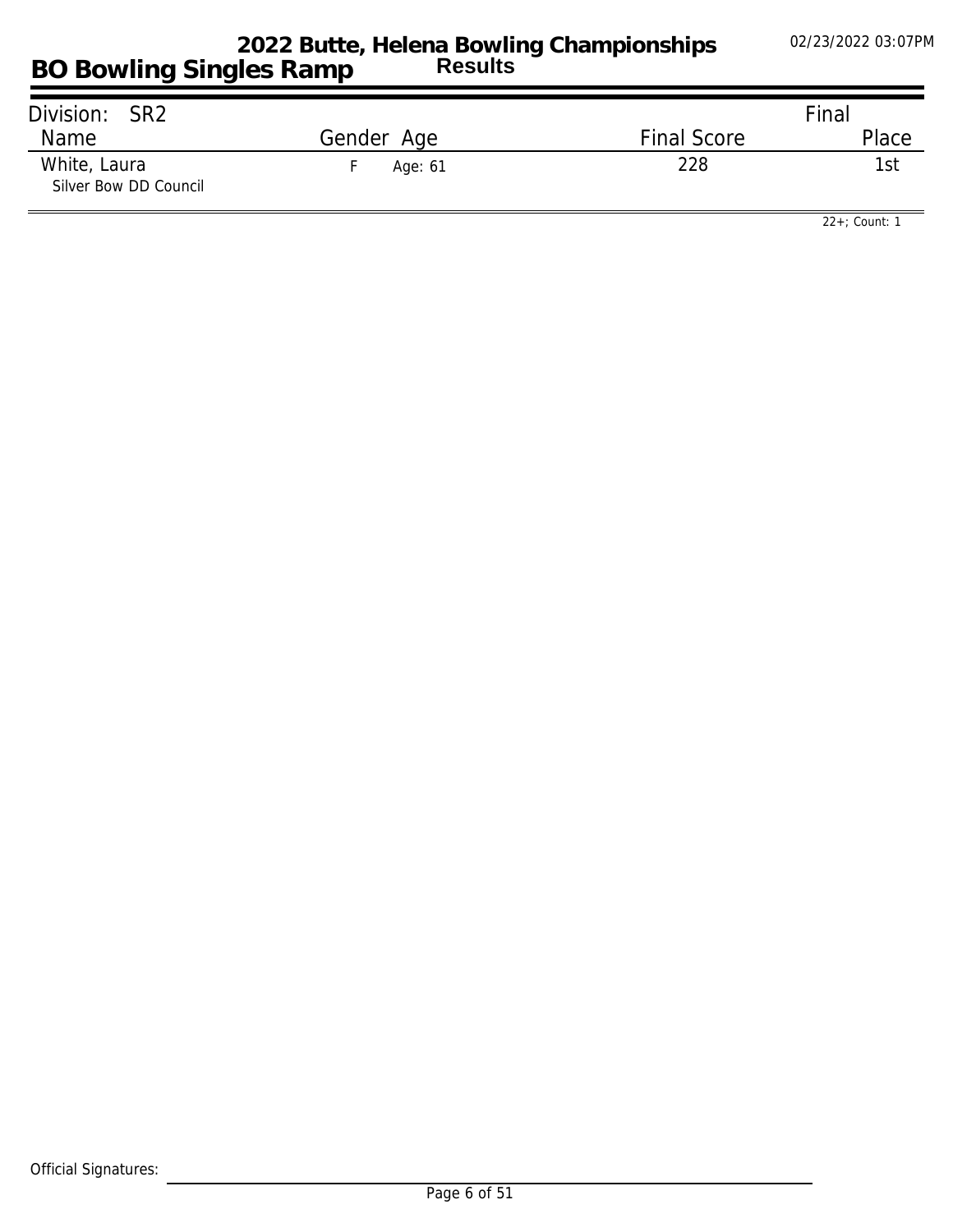| Division: SR3                           |            |                    | Final |
|-----------------------------------------|------------|--------------------|-------|
| Name                                    | Gender Age | <b>Final Score</b> | Place |
| Bowman, Olivia<br>Butte Public Schools* | Age: 16    | 187                | l st  |

*16-21; Count: 1*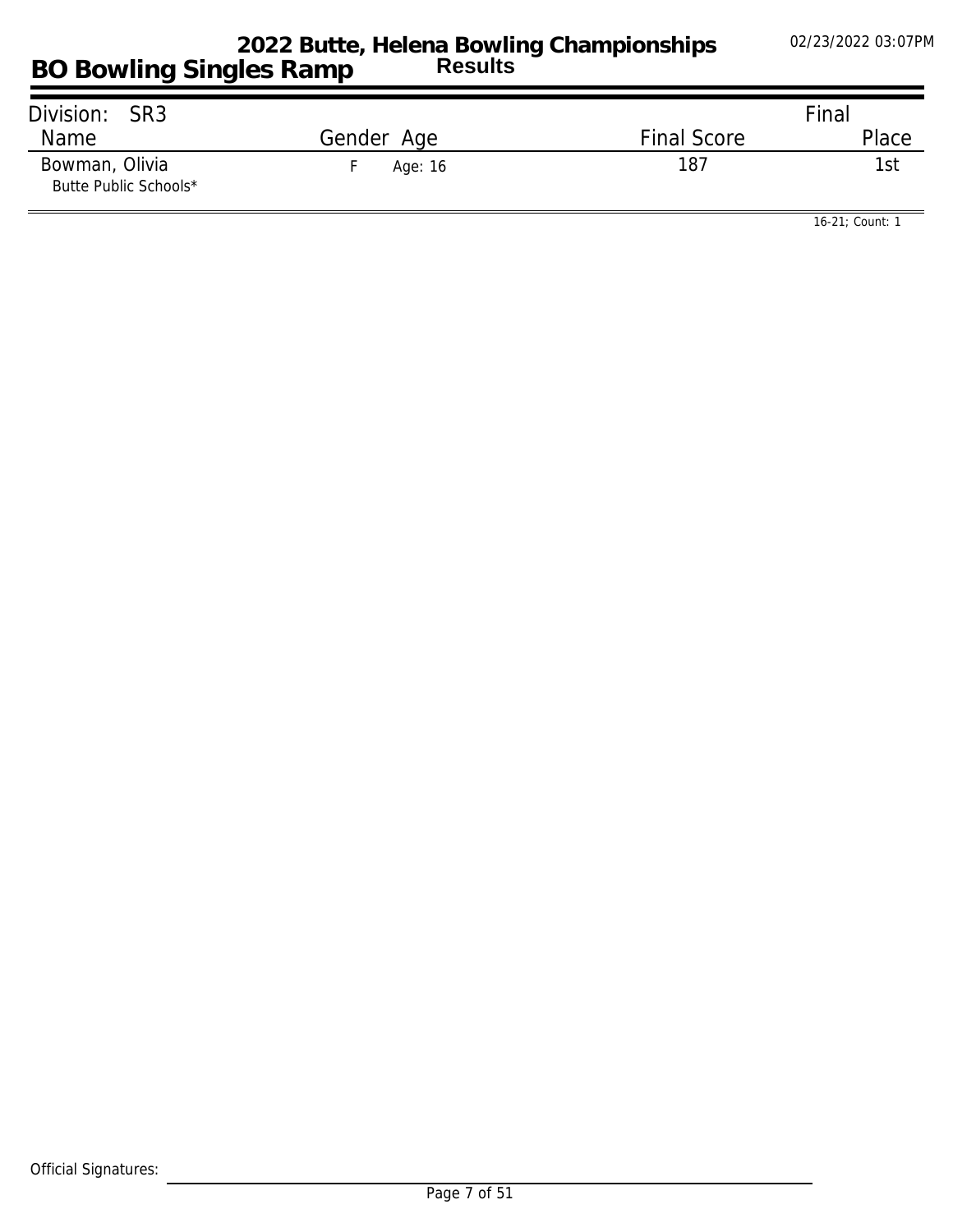#### **BO Bowling Singles 2022 Butte, Helena Bowling Championships Results**

| Division: S1                             |              |                    | Final |
|------------------------------------------|--------------|--------------------|-------|
| Name                                     | Gender Age   | <b>Final Score</b> | Place |
| Morley, Kasey<br>Anaconda Schools*       | M<br>Age: 10 | 144                | 1st   |
| Immonen, Matrim<br>Butte Public Schools* | M<br>Age: 14 | 98                 | 2nd   |
| Moylan, James<br>Anaconda Schools*       | M<br>Age: 11 | 76                 | 3rd   |

*8-15; Count: 3; Previous scores: 76.00-144.00, average: 106.00, 89.5% difference*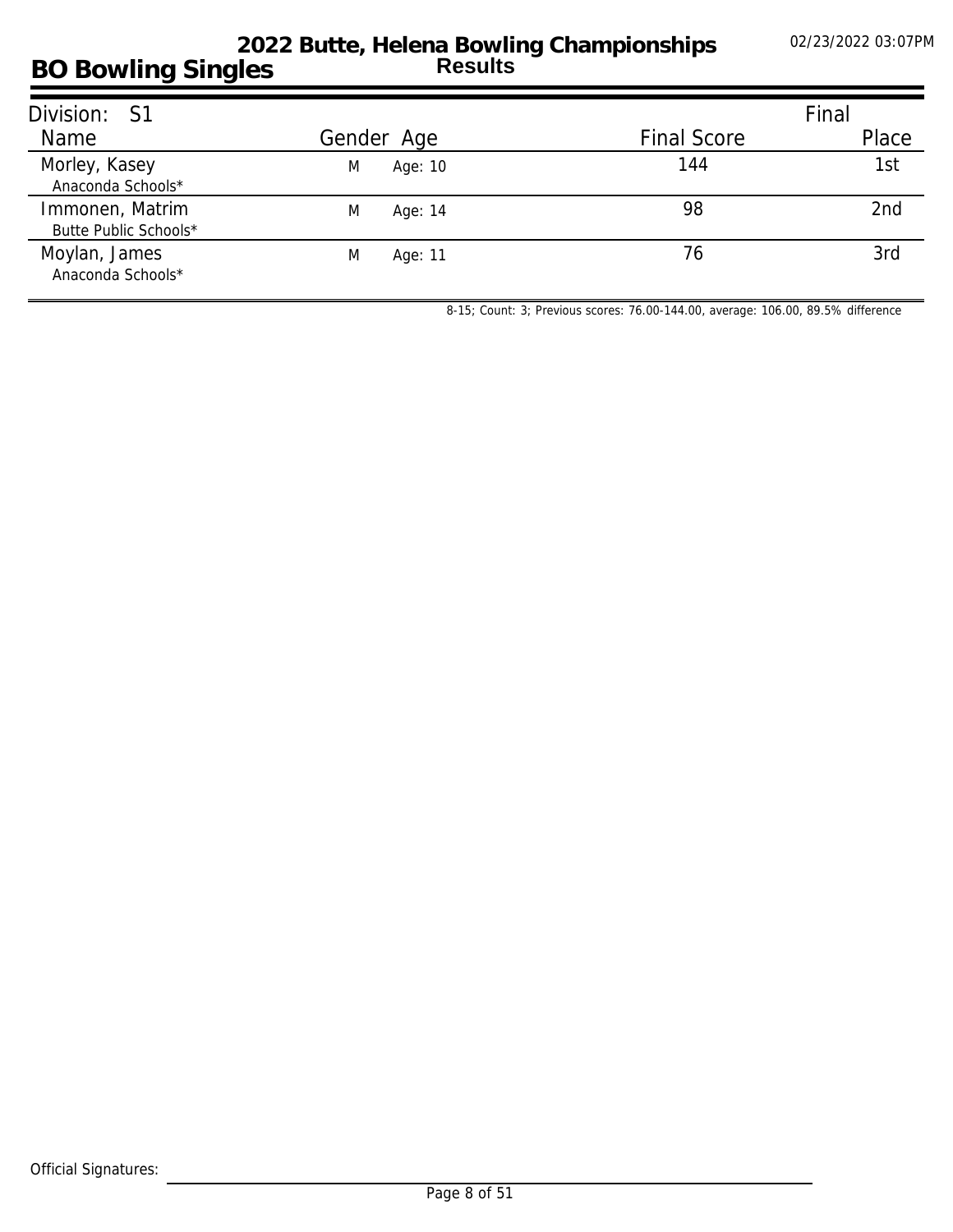#### **BO Bowling Singles 2022 Butte, Helena Bowling Championships Results**

| Division: S2                           |              |                    | Final |
|----------------------------------------|--------------|--------------------|-------|
| Name                                   | Gender Age   | <b>Final Score</b> | Place |
| Peters, Carson<br>Anaconda Schools*    | M<br>Age: 11 | 163                | 1st   |
| Montoya, Miko<br>Butte Public Schools* | M<br>Age: 11 | 126                | 2nd   |

*8-15; Count: 2; Previous scores: 126.00-163.00, average: 144.50, 29.4% difference*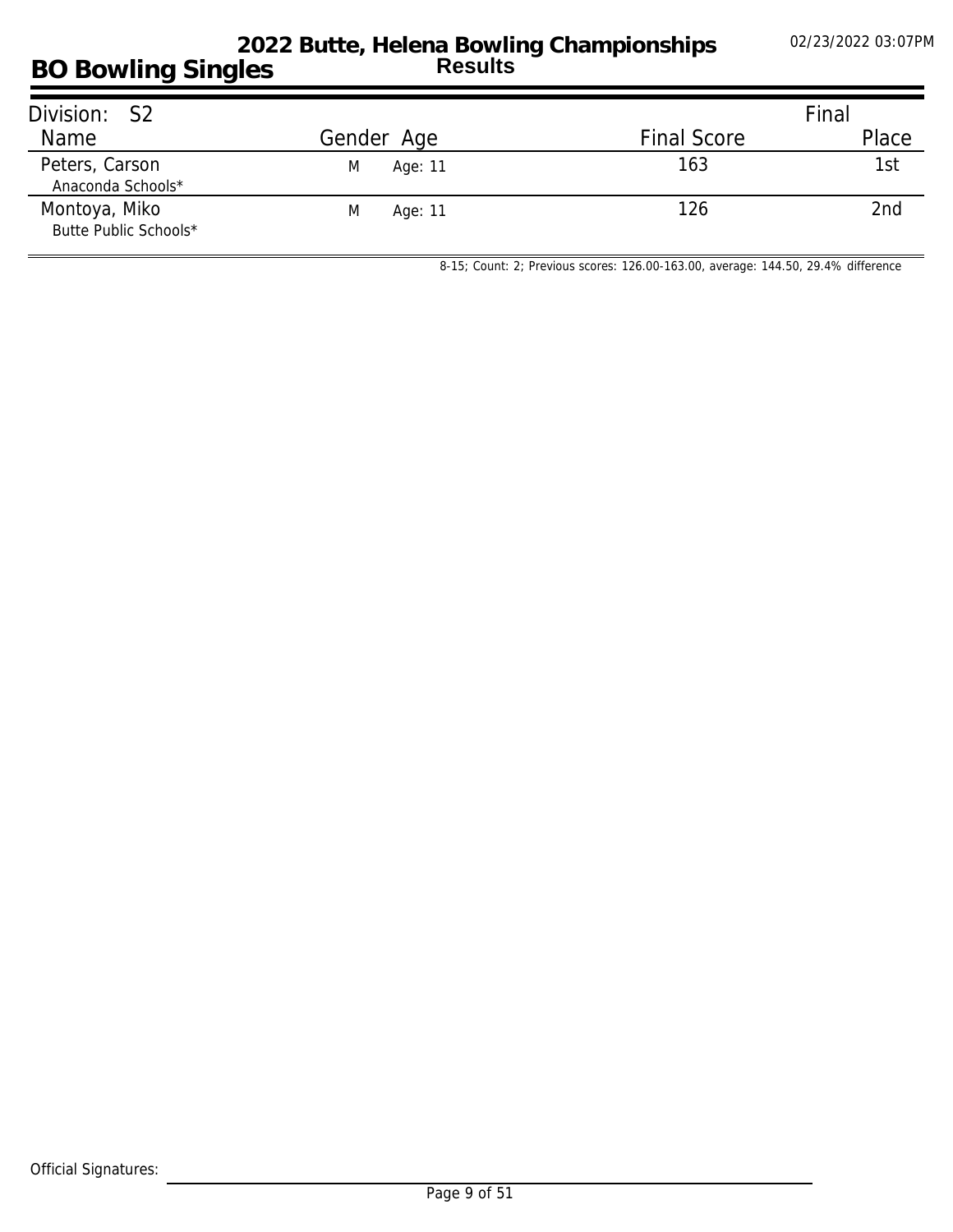| Division: S3                            |            |                    | Final |
|-----------------------------------------|------------|--------------------|-------|
| <b>Name</b>                             | Gender Age | <b>Final Score</b> | Place |
| Schelin, Abbie<br>Butte Public Schools* | Age: 11    | 68                 | 1st   |
| Wyant, Delaney<br>Anaconda Schools*     | Age: 15    |                    | 2nd   |

*8-15; Count: 2; Previous scores: 6.00-68.00, average: 37.00, 1033.3% difference*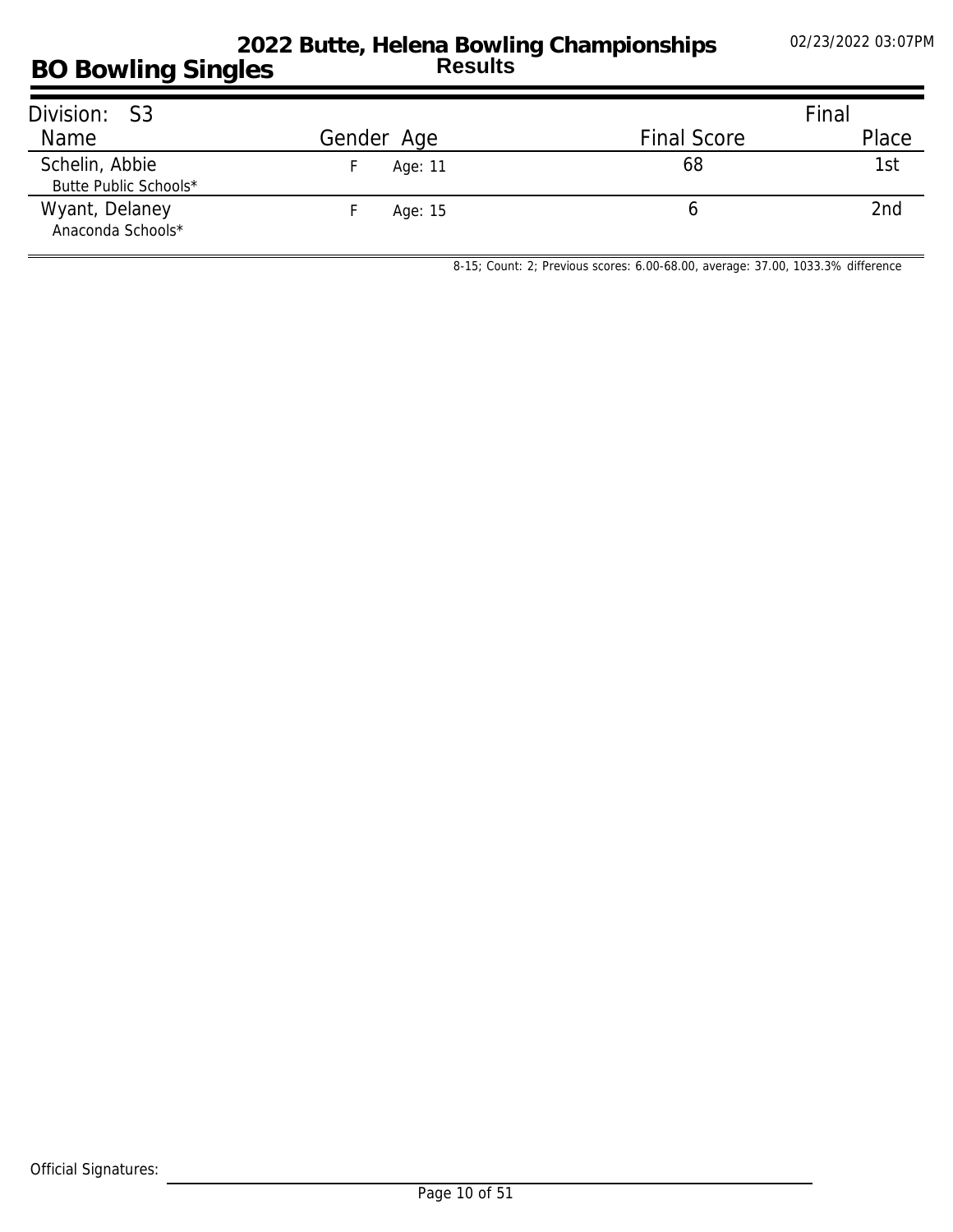## **BO Bowling Singles 2022 Butte, Helena Bowling Championships Results**

| Division: S4                             |              |                    | Final |
|------------------------------------------|--------------|--------------------|-------|
| Name                                     | Gender Age   | <b>Final Score</b> | Place |
| Buzzard, Dakota<br>Butte Public Schools* | Age: 15<br>M | 175                | 1st   |
| Real, Jason<br>Butte Public Schools*     | Age: 11<br>M | 123                | 2nd   |

*8-15; Count: 2; Previous scores: 123.00-175.00, average: 149.00, 42.3% difference*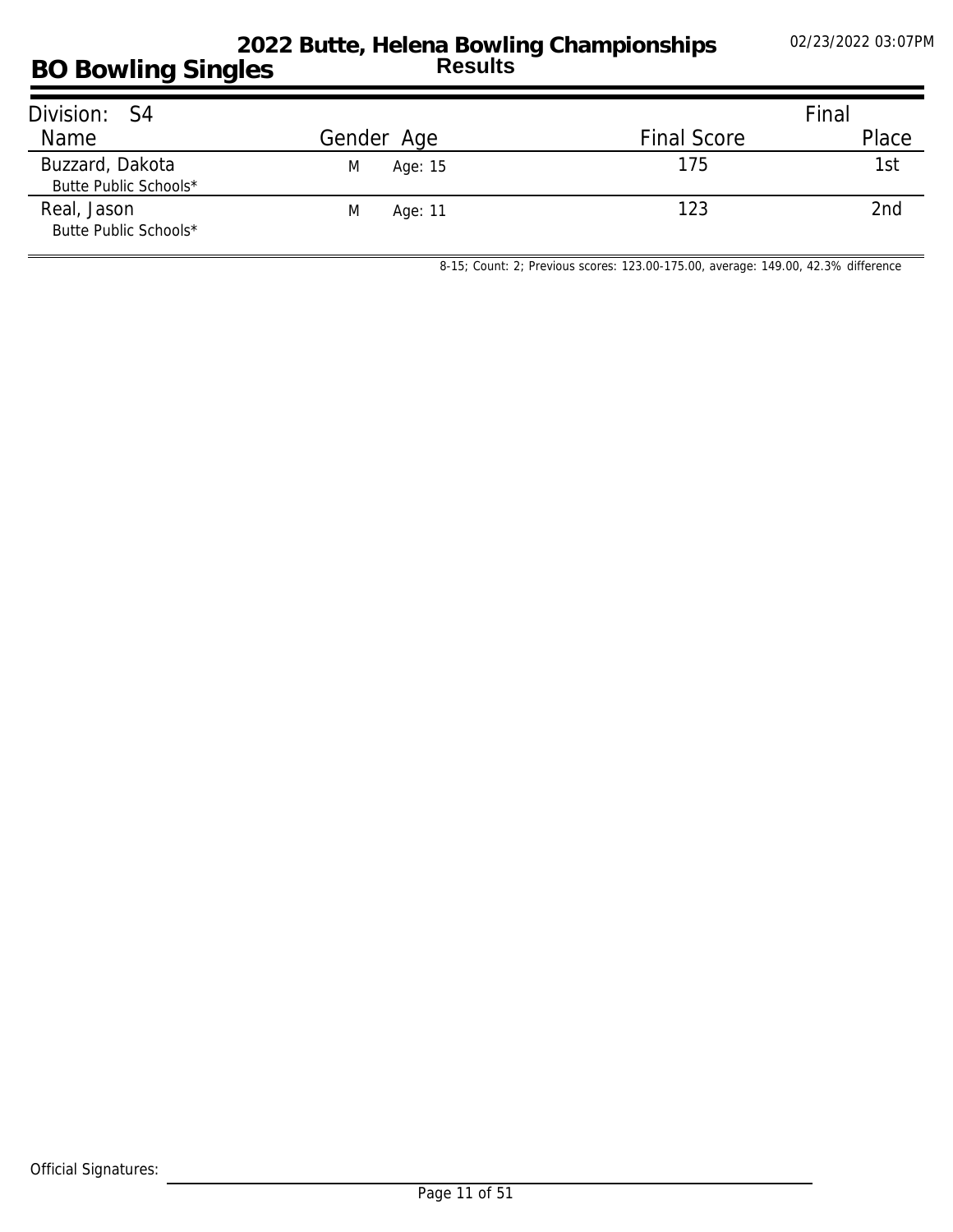### **BO Bowling Singles 2022 Butte, Helena Bowling Championships Results**

| Division: S5                               |            |                    | Final |
|--------------------------------------------|------------|--------------------|-------|
| Name                                       | Gender Age | <b>Final Score</b> | Place |
| Cox, Alivia<br>Butte Public Schools*       | Age: 12    | 98                 | 1st   |
| Rautio-Boyle, Ada<br>Butte Public Schools* | Age: $8$   | 70                 | 2nd   |

*8-15; Count: 2; Previous scores: 70.00-98.00, average: 84.00, 40% difference*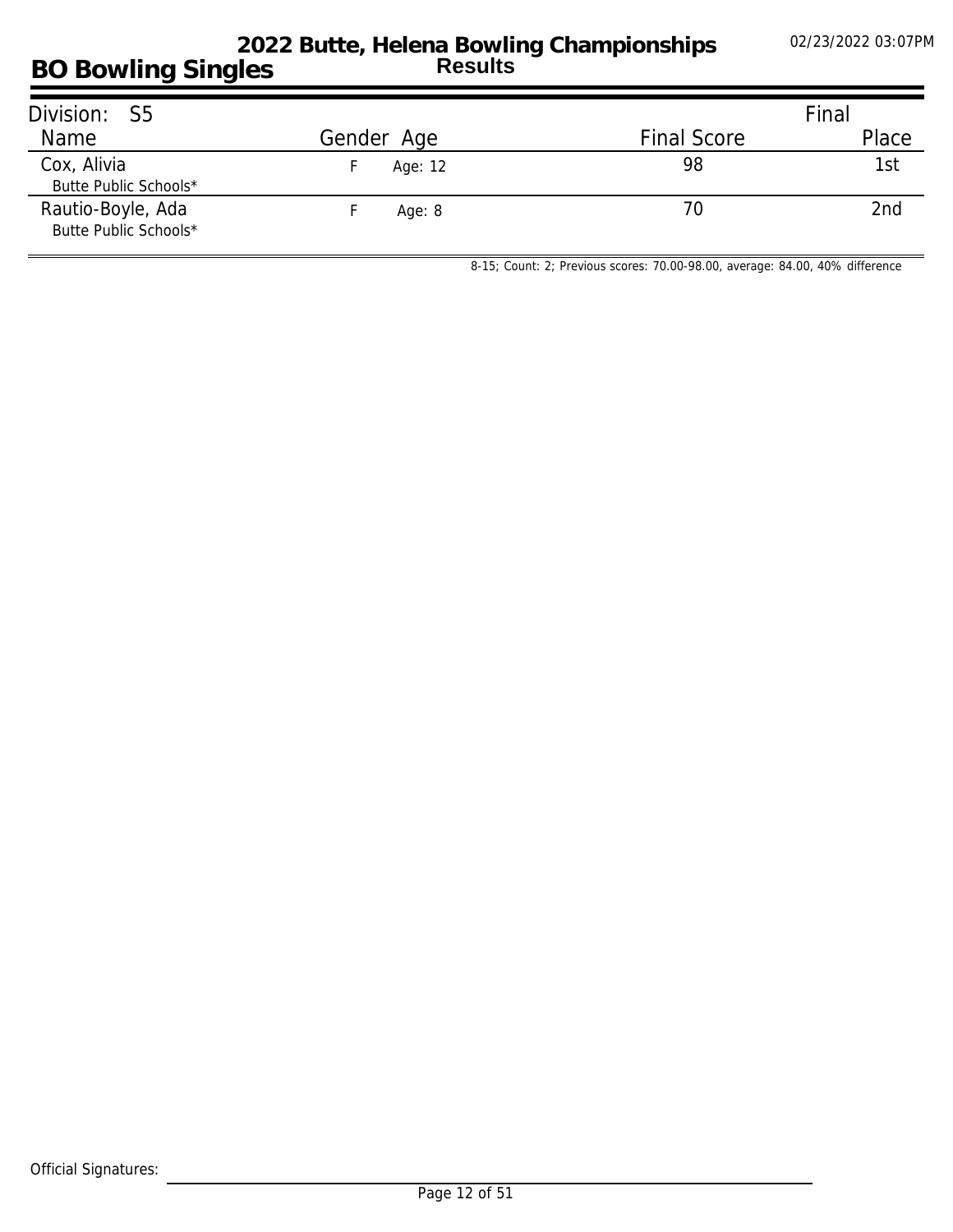### **BO Bowling Singles 2022 Butte, Helena Bowling Championships Results**

| Division: S6                                |              |                    | Final |
|---------------------------------------------|--------------|--------------------|-------|
| Name                                        | Gender Age   | <b>Final Score</b> | Place |
| Cunningham, Derick<br>Butte Public Schools* | Age: 14<br>M | 188                | 1st   |
| Montoya, Joseph<br>Butte Public Schools*    | M<br>Age: 12 | 123                | 2nd   |

*8-15; Count: 2; Previous scores: 123.00-188.00, average: 155.50, 52.8% difference*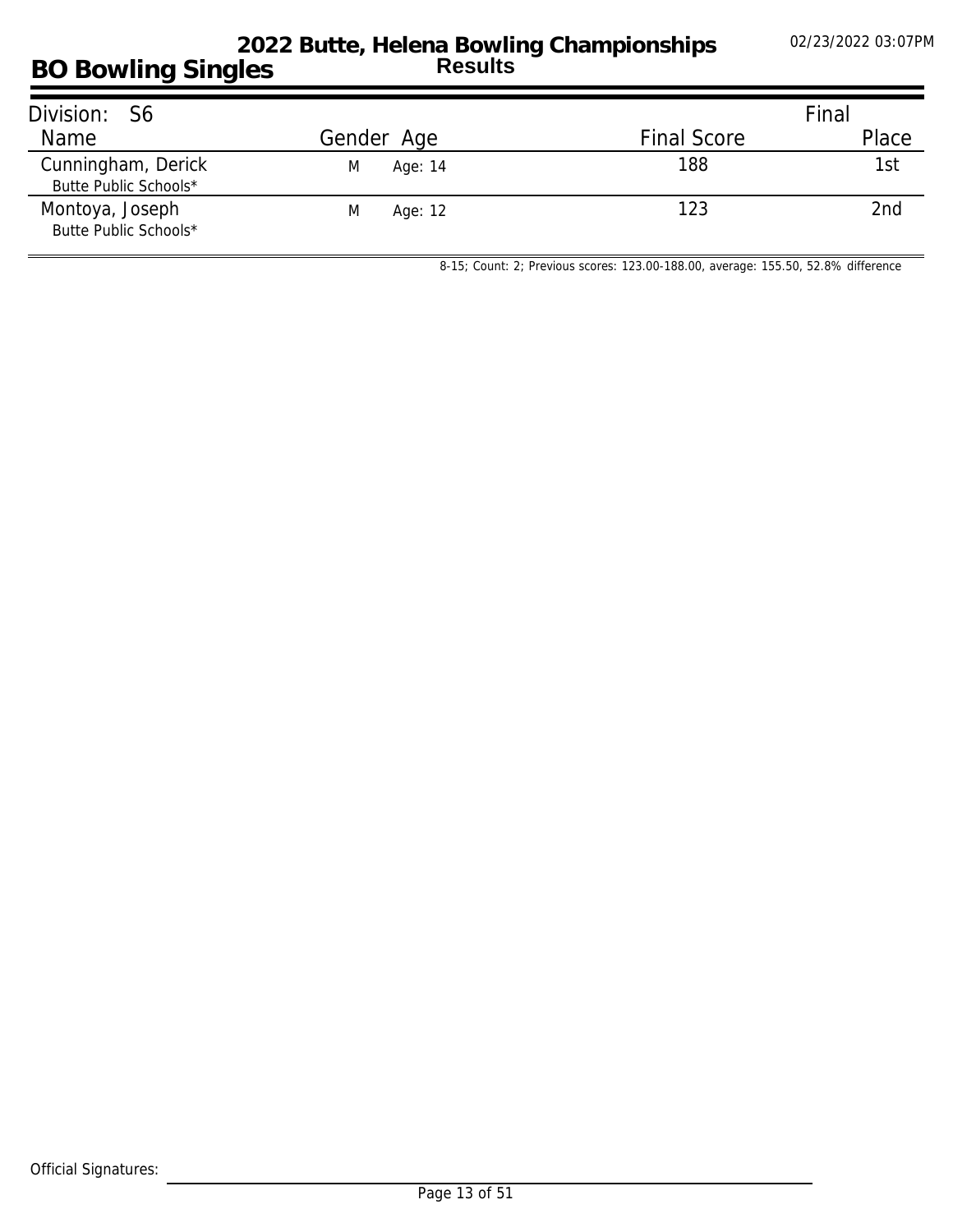| Division:<br>. S7                        |            |                    | Final |
|------------------------------------------|------------|--------------------|-------|
| <b>Name</b>                              | Gender Age | <b>Final Score</b> | Place |
| McDougall, Lori<br>Silver Bow DD Council | Age: 32    | 213                |       |

*22+; Count: 1*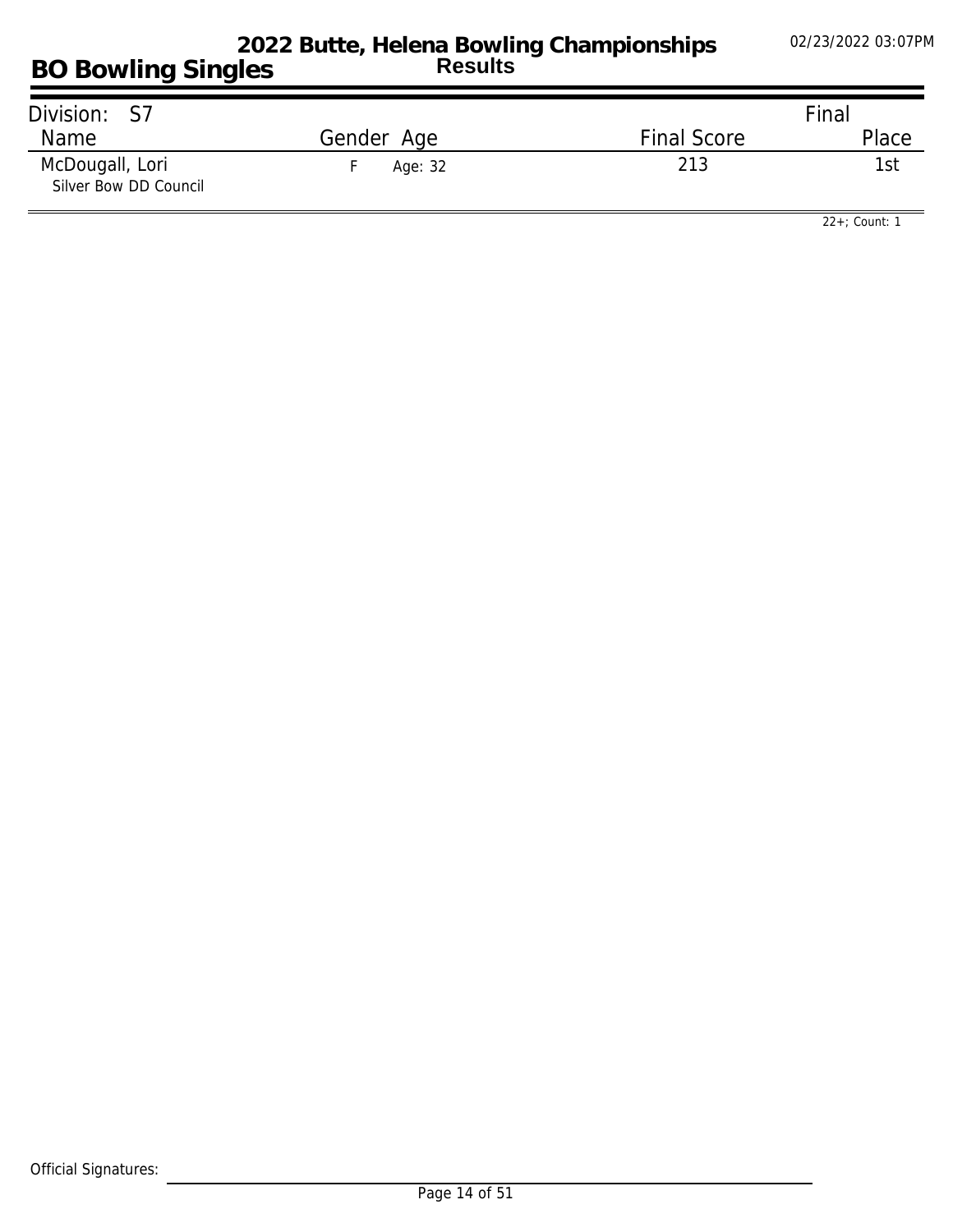| Division: S8                                |            |                    | Final |
|---------------------------------------------|------------|--------------------|-------|
| Name                                        | Gender Age | <b>Final Score</b> | Place |
| Dawson, Iszabella<br>Butte Public Schools*  | Age: 12    | 230                | 1st   |
| Christensen, Chloe<br>Butte Public Schools* | Age: 16    | 227                | 2nd   |

*8-15,16-21; Count: 2; Previous scores: 227.00-230.00, average: 228.50, 1.3% difference*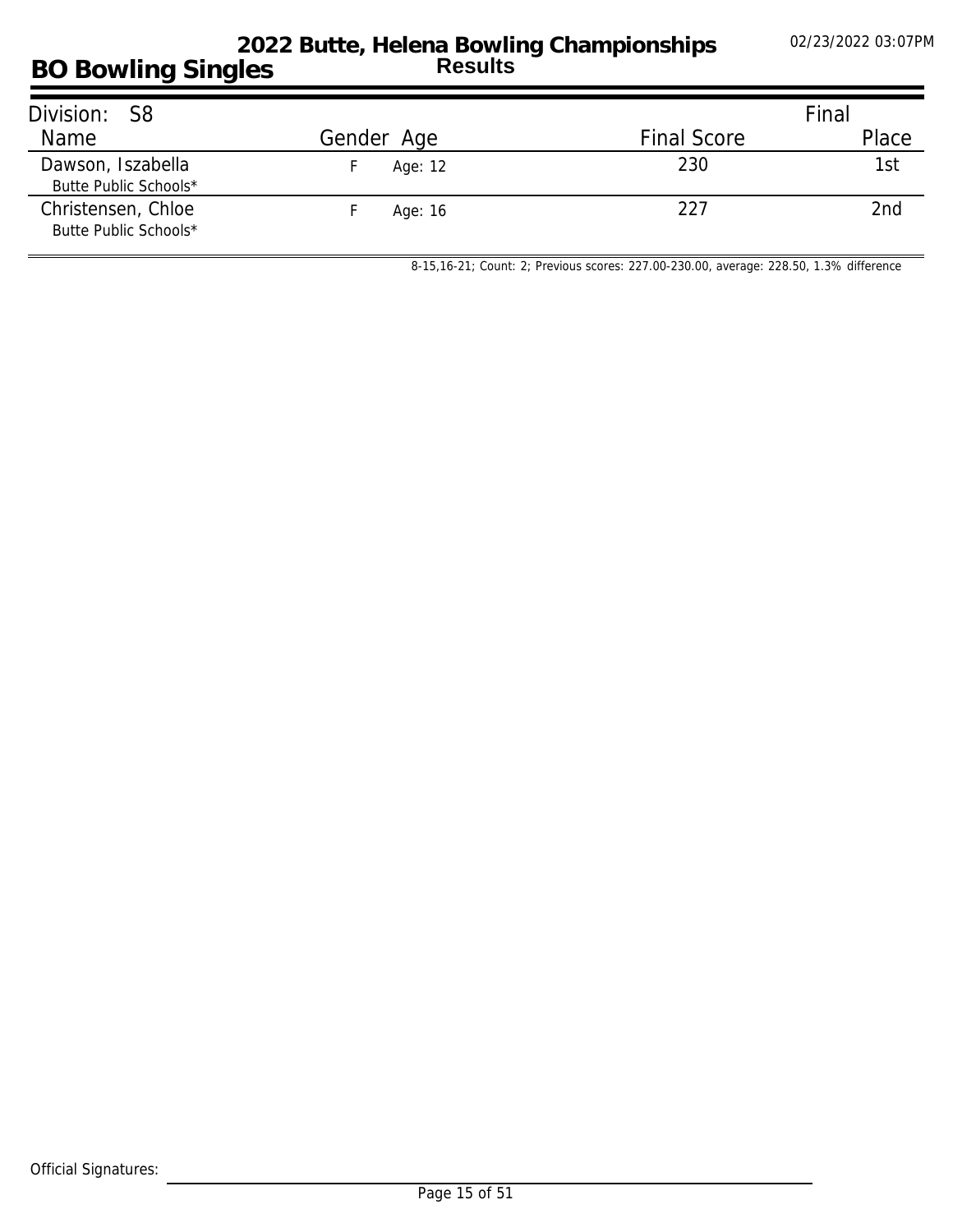| Division: S9                     |              |                    | Final           |
|----------------------------------|--------------|--------------------|-----------------|
| Name                             | Gender Age   | <b>Final Score</b> | Place           |
| Keele, Cody<br>Anaconda Schools* | M<br>Age: 16 | 145                | <sup>1</sup> st |

*16-21; Count: 1*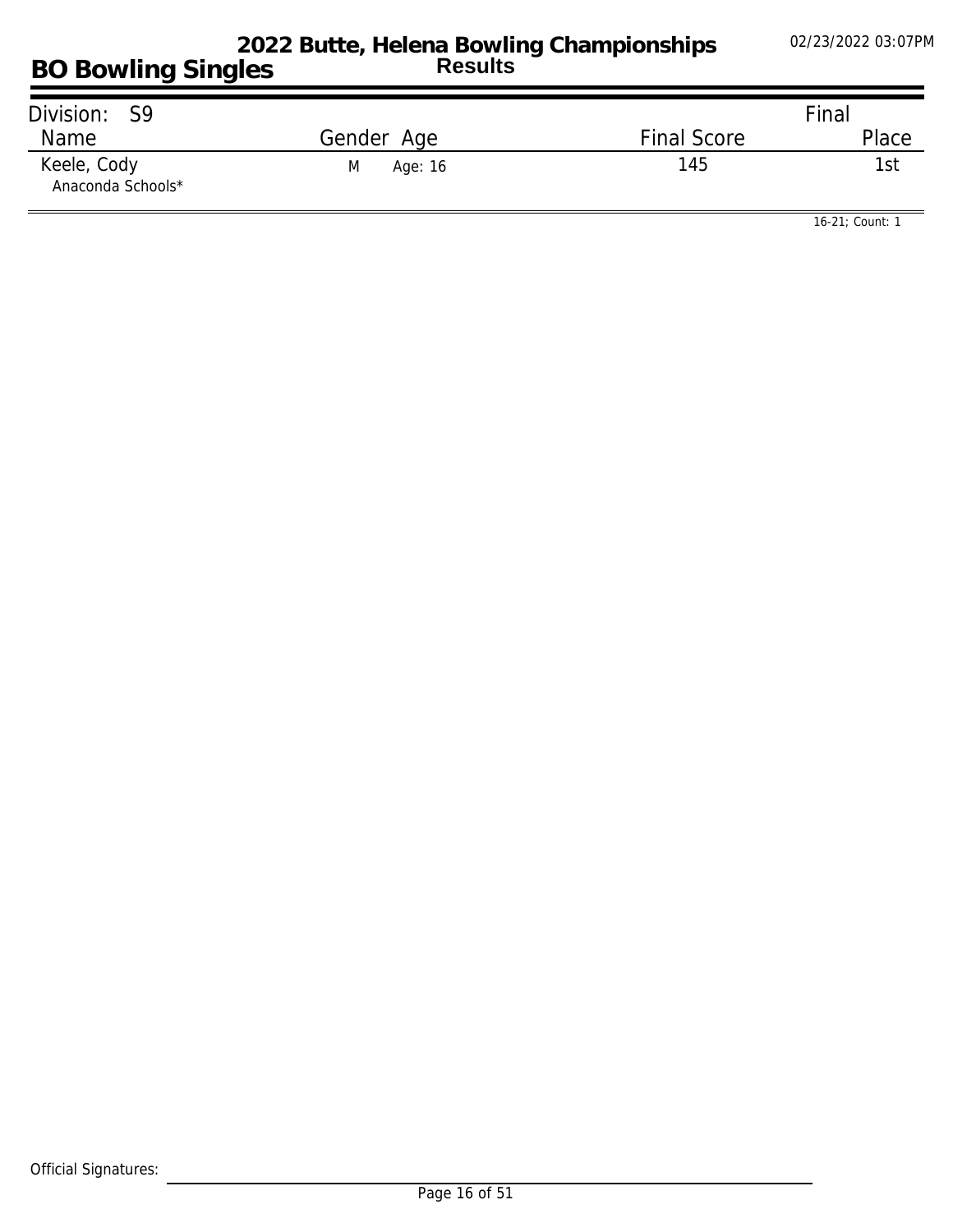| Division: S10                                     |              |                    | Final |
|---------------------------------------------------|--------------|--------------------|-------|
| Name                                              | Gender Age   | <b>Final Score</b> | Place |
| Berryman, Cal<br>Silver Bow DD Council            | M<br>Age: 27 | 177                | 1st   |
| Pearson, Christopher<br><b>Mount Powell Stars</b> | M<br>Age: 40 | 160                | 2nd   |

*22+; Count: 2; Previous scores: 160.00-177.00, average: 168.50, 10.6% difference*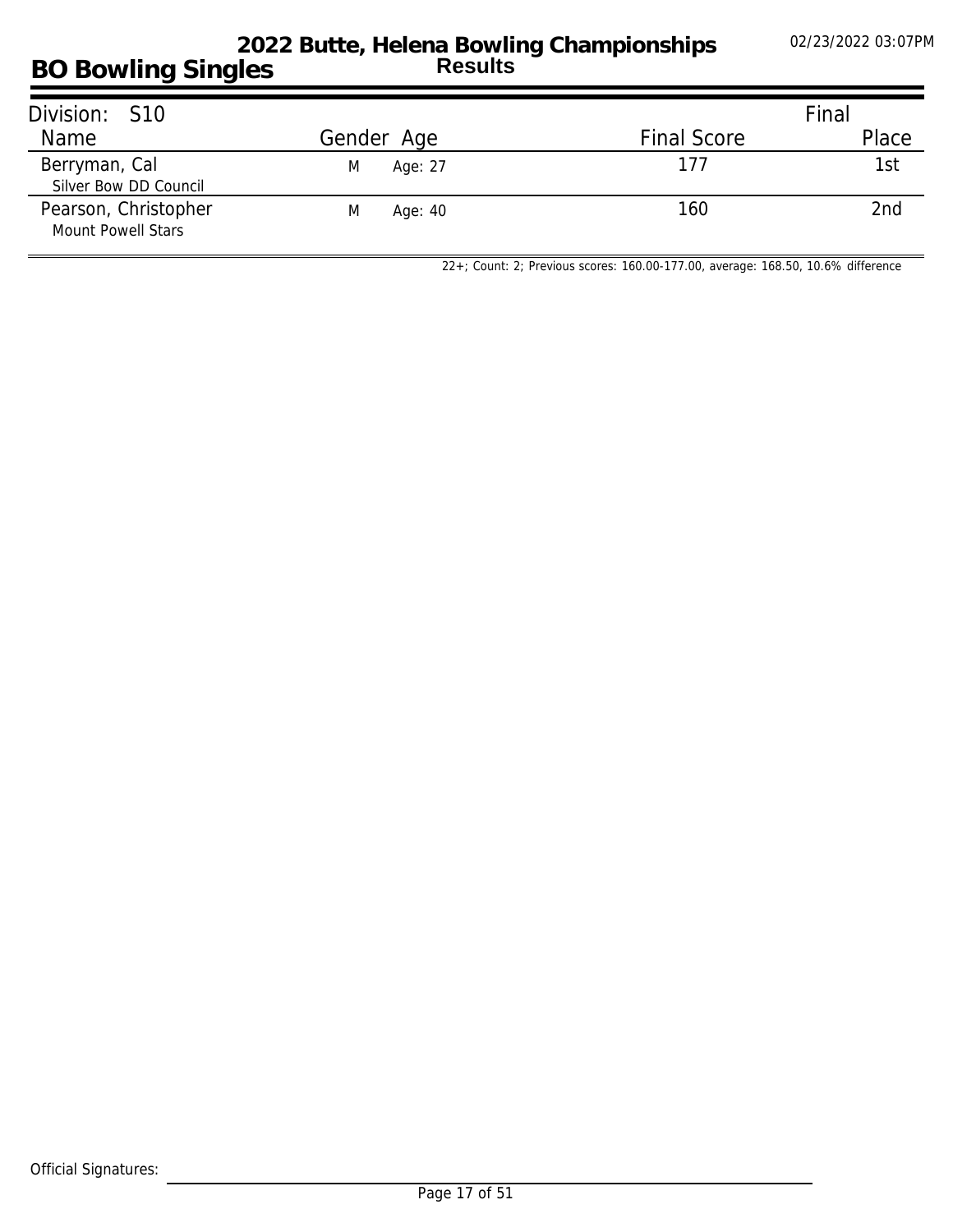## **BO Bowling Singles 2022 Butte, Helena Bowling Championships Results**

| Division: S11                             |              |                    | Final |
|-------------------------------------------|--------------|--------------------|-------|
| Name                                      | Gender Age   | <b>Final Score</b> | Place |
| Amos, Shelby<br>Silver Bow DD Council     | Age: 36<br>M | 205                | 1st   |
| Spurlock, Troy<br><b>TriCounty Wolves</b> | M<br>Age: 28 | 133                | 2nd   |

*22+; Count: 2; Previous scores: 133.00-205.00, average: 169.00, 54.1% difference*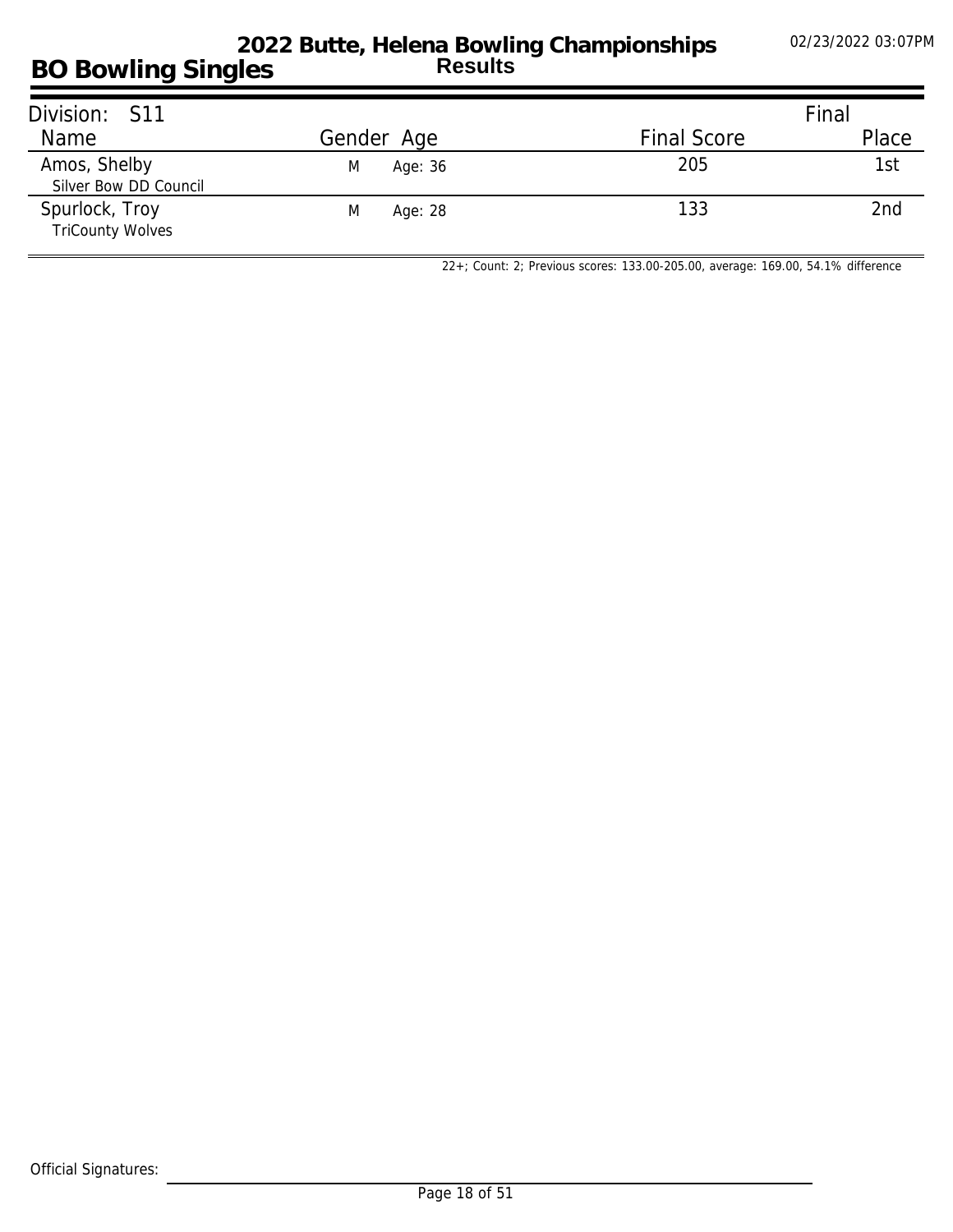#### **BO Bowling Singles 2022 Butte, Helena Bowling Championships Results**

| Division: S12                             |              |                    | Final |
|-------------------------------------------|--------------|--------------------|-------|
| Name                                      | Gender Age   | <b>Final Score</b> | Place |
| Morgan, Andrew<br>Tri County Tornadoes*   | Age: 18<br>M | 253                | 1st   |
| Hall, Nicholas<br>Tri County Tornadoes*   | M<br>Age: 14 | 174                | 2nd   |
| Baumbach, Tayler<br>Butte Public Schools* | M<br>Age: 11 | 135                | 3rd   |

*8-15,16-21; Count: 3; Previous scores: 135.00-253.00, average: 187.33, 87.4% difference*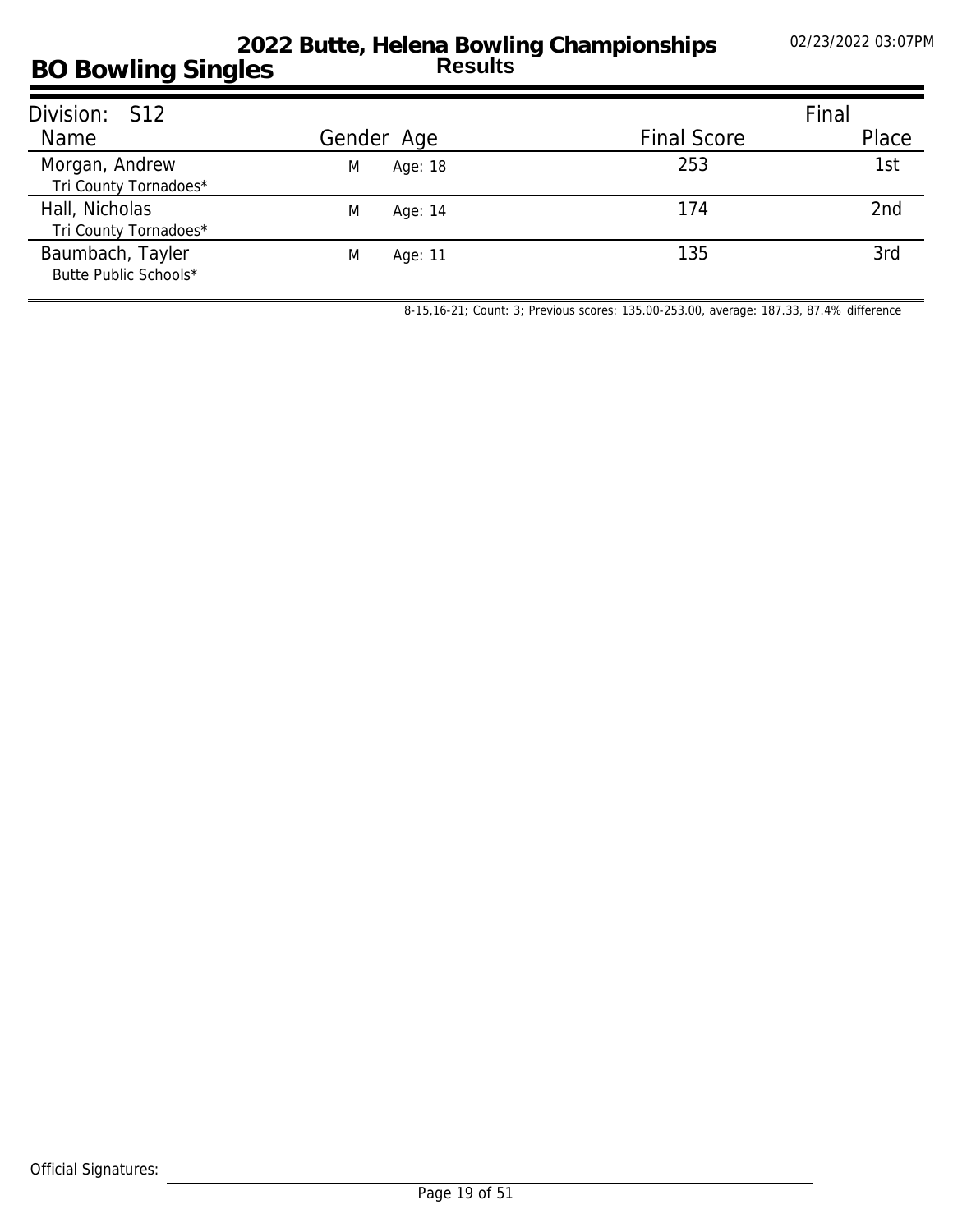#### **BO Bowling Singles 2022 Butte, Helena Bowling Championships Results**

| Division: S13                              |            |                    | Final |
|--------------------------------------------|------------|--------------------|-------|
| Name                                       | Gender Age | <b>Final Score</b> | Place |
| Hardy, Harmony (Zoey)<br>Anaconda Schools* | Age: 14    | 147                | 1st   |
| Lowney, Lanie<br>Butte Public Schools*     | Age: 15    | 125                | 2nd   |
| Buckingham, Nancy<br>Butte Public Schools* | Age: 13    | 82                 | 3rd   |

*8-15; Count: 3; Previous scores: 82.00-147.00, average: 118.00, 79.3% difference*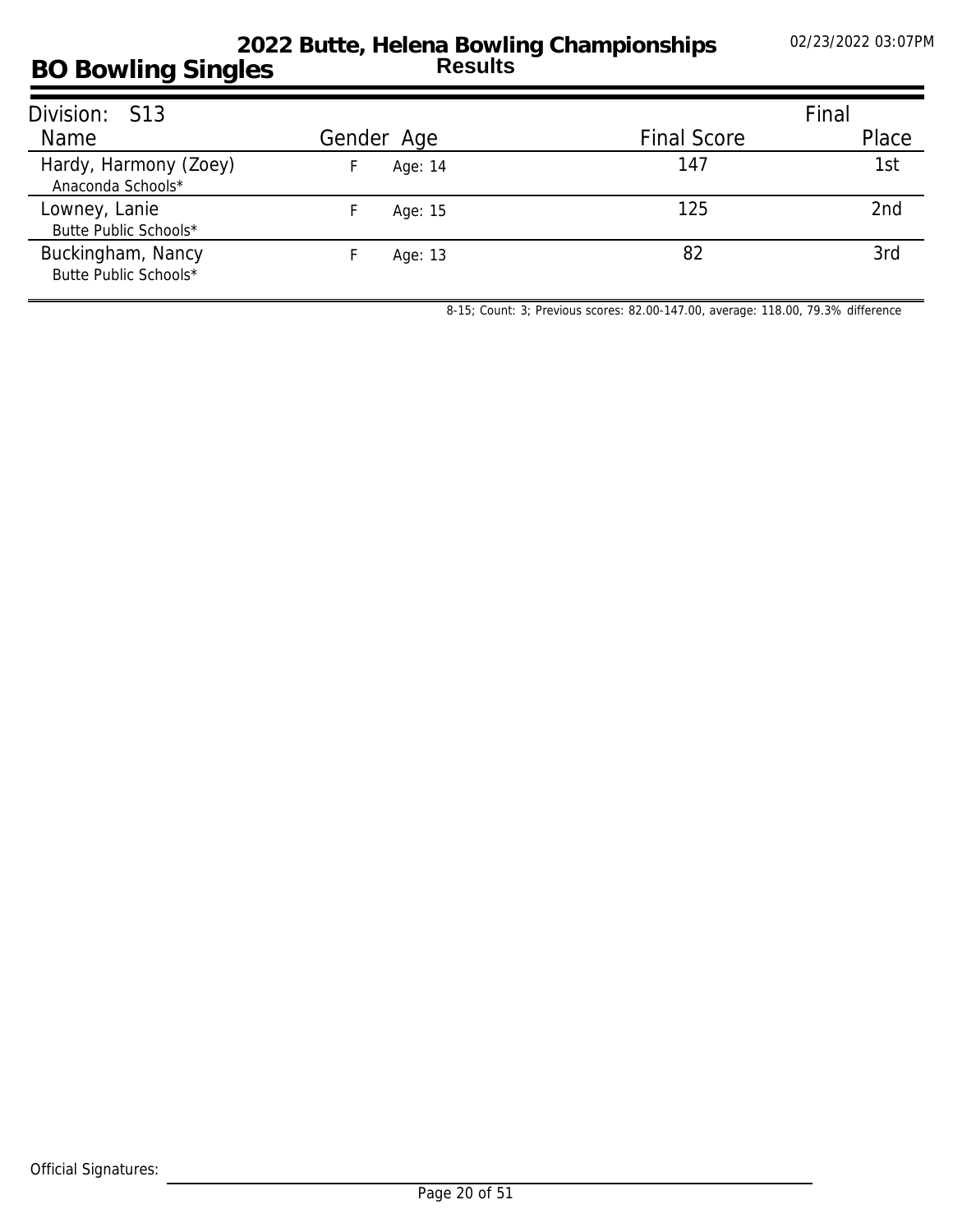#### **BO Bowling Singles 2022 Butte, Helena Bowling Championships Results**

| Division: S14                                  |            |                    | Final           |
|------------------------------------------------|------------|--------------------|-----------------|
| Name                                           | Gender Age | <b>Final Score</b> | Place           |
| Cloonan, Pam<br>Silver Bow DD Council          | Age: 56    | 267                | 1st             |
| Walks, Tishina<br>Silver Bow DD Council        | Age: 33    | 157                | 2 <sub>nd</sub> |
| Persons, Jennifer<br><b>Mount Powell Stars</b> | Age: 30    | 150                | 3rd             |

*22+; Count: 3; Previous scores: 150.00-267.00, average: 191.33, 78% difference*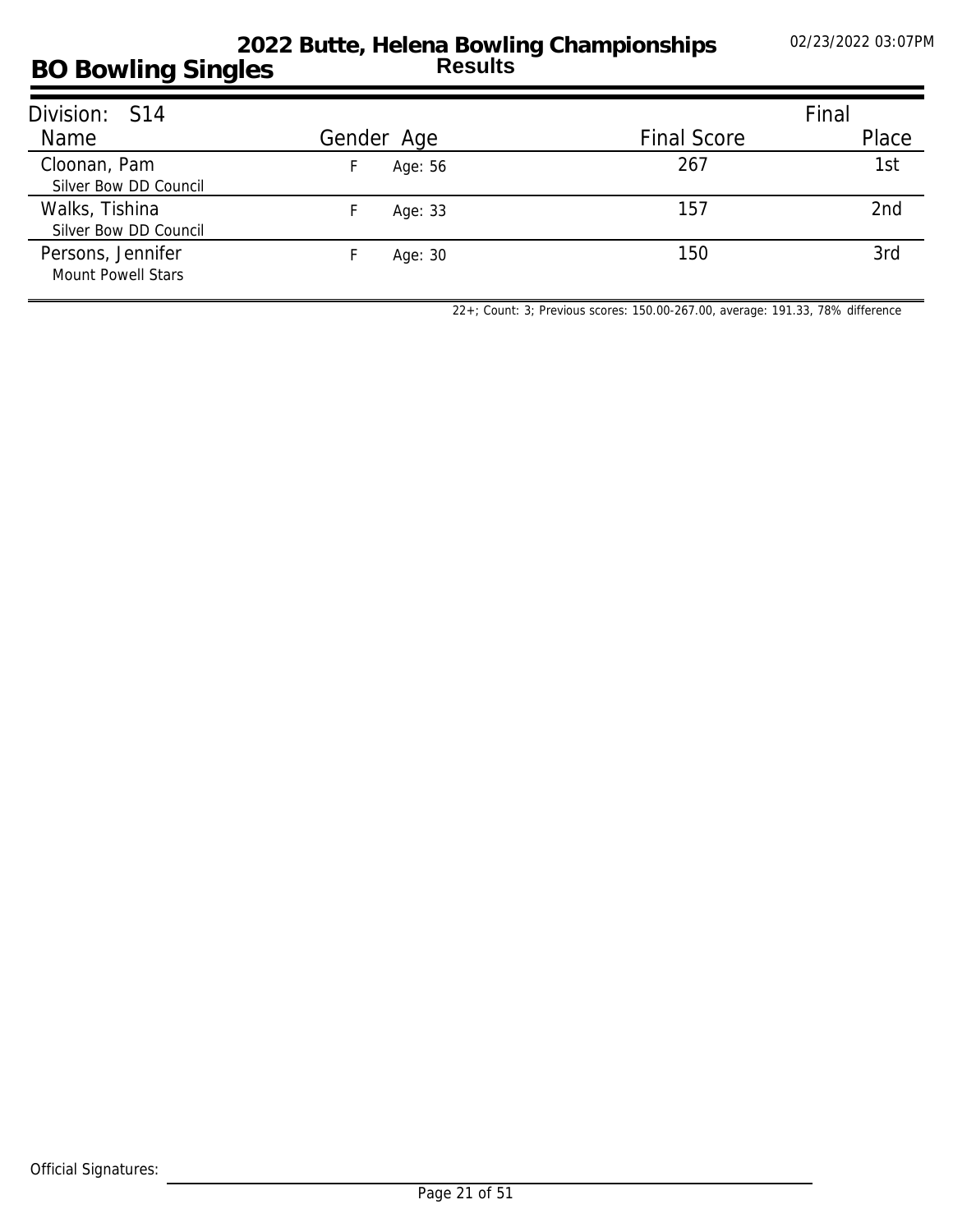#### **BO Bowling Singles 2022 Butte, Helena Bowling Championships Results**

| Division: S15                              |            |                    | Final |
|--------------------------------------------|------------|--------------------|-------|
| Name                                       | Gender Age | <b>Final Score</b> | Place |
| Nelson, Chelsee<br><b>TriCounty Wolves</b> | Age: 30    | 281                | 1st   |
| Foley, Jalee<br>Silver Bow DD Council      | Age: 24    | 223                | 2nd   |
| Zundell, Tabitha<br>Silver Bow DD Council  | Age: 26    | 202                | 3rd   |

*22+; Count: 3; Previous scores: 202.00-281.00, average: 235.33, 39.1% difference*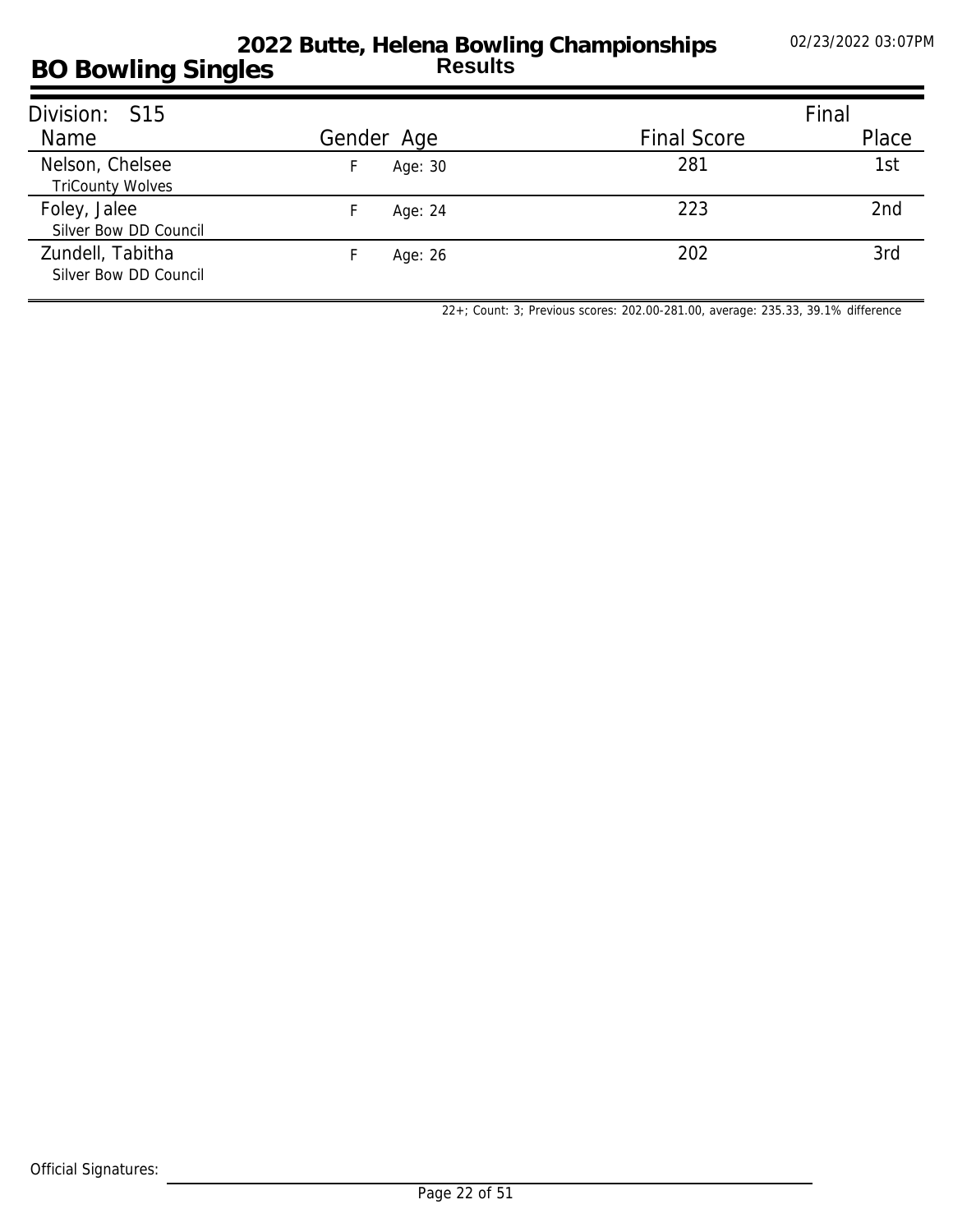## **BO Bowling Singles 2022 Butte, Helena Bowling Championships Results**

| Division: S16                                |              |                    | Final |
|----------------------------------------------|--------------|--------------------|-------|
| Name                                         | Gender Age   | <b>Final Score</b> | Place |
| Karachun, Michael<br><b>TriCounty Wolves</b> | M<br>Age: 53 | 225                | 1st   |
| Dodd, Clyde<br>Silver Bow DD Council         | M<br>Age: 64 | 147                | 2nd   |

*22+; Count: 2; Previous scores: 147.00-225.00, average: 186.00, 53.1% difference*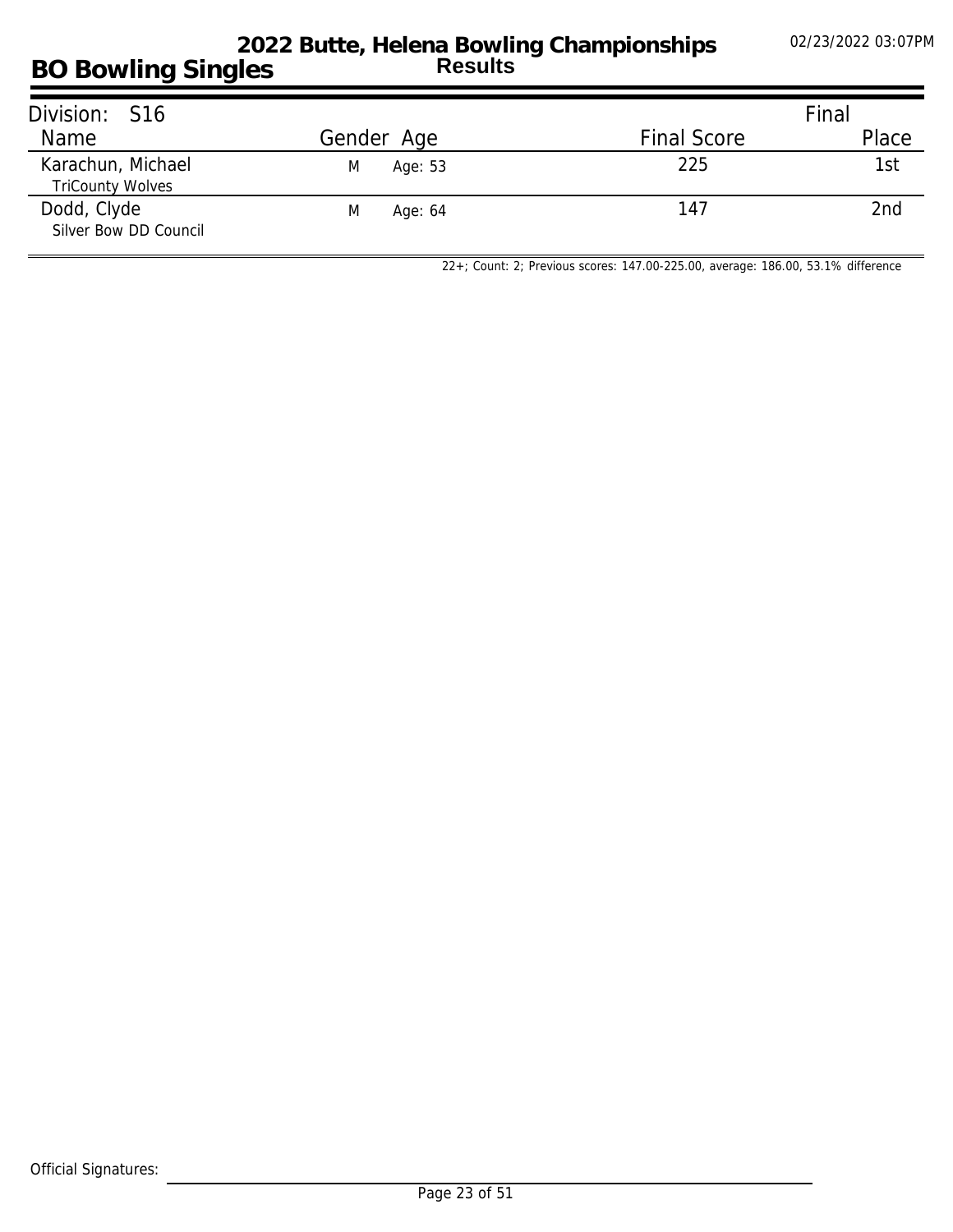### **BO Bowling Singles 2022 Butte, Helena Bowling Championships Results**

| Division: S17                          |              |                    | Final           |
|----------------------------------------|--------------|--------------------|-----------------|
| Name                                   | Gender Age   | <b>Final Score</b> | Place           |
| Pida, John<br>Tri County Tornadoes*    | Age: 17<br>M | 189                | 1st             |
| Hall, Tristan<br>Tri County Tornadoes* | Age: 18<br>M | 180                | 2 <sub>nd</sub> |

*16-21; Count: 2; Previous scores: 180.00-189.00, average: 184.50, 5% difference*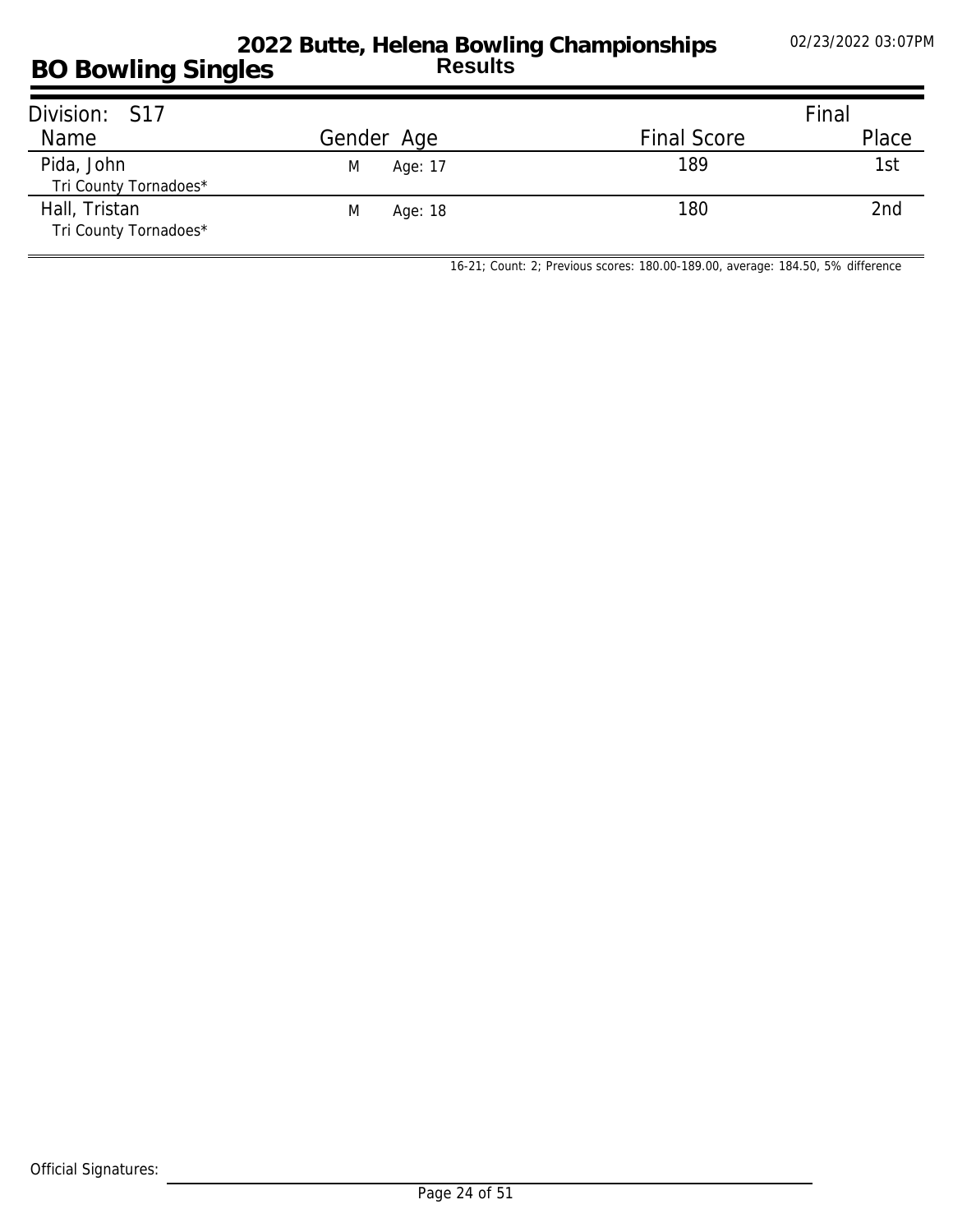### **BO Bowling Singles 2022 Butte, Helena Bowling Championships Results**

| Division: S18                              |              |                    | Final           |
|--------------------------------------------|--------------|--------------------|-----------------|
| Name                                       | Gender Age   | <b>Final Score</b> | Place           |
| Cunningham, Tyler<br>Butte Public Schools* | M<br>Age: 11 | 138                | 1st             |
| Connell, Tekan<br>Butte Public Schools*    | M<br>Age: 11 | 125                | 2 <sub>nd</sub> |

*8-15; Count: 2; Previous scores: 125.00-138.00, average: 131.50, 10.4% difference*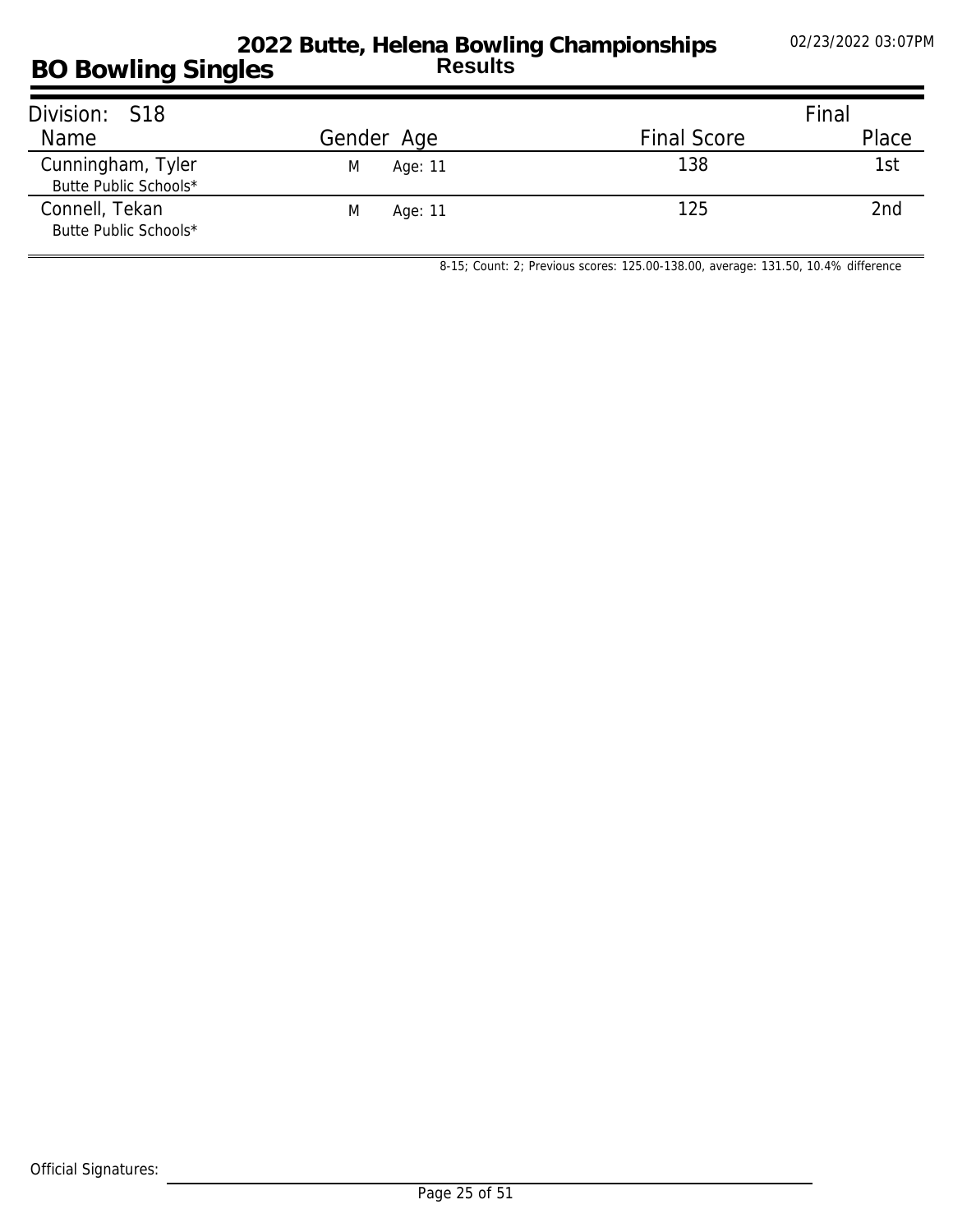| Division: S19                            |              |                    | Final |
|------------------------------------------|--------------|--------------------|-------|
| Name                                     | Gender Age   | <b>Final Score</b> | Place |
| Grant, Kip<br><b>TriCounty Wolves</b>    | Age: 31<br>M | 212                | 1st   |
| Tash, Ian Edwin<br>Silver Bow DD Council | M<br>Age: 28 | 211                | 2nd   |

*22+; Count: 2; Previous scores: 211.00-212.00, average: 211.50, 0.5% difference*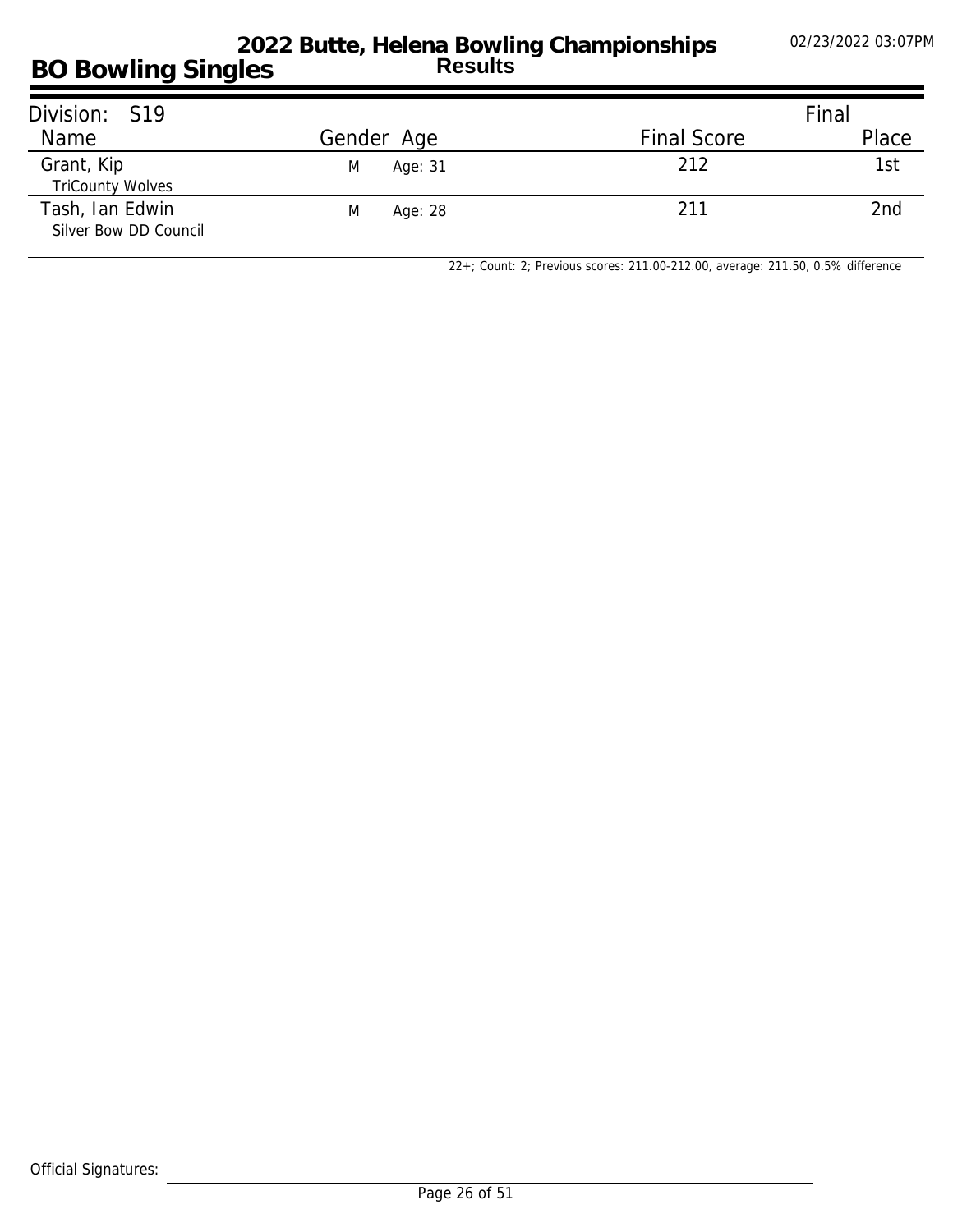| Division: S20                             |              |                    | Final |
|-------------------------------------------|--------------|--------------------|-------|
| Name                                      | Gender Age   | <b>Final Score</b> | Place |
| Hedges, Casey<br>Mount Powell Stars       | M<br>Age: 41 | 298                | 1st   |
| Eisenbarth, Cory<br>Silver Bow DD Council | M<br>Age: 30 | 191                | 2nd   |

*22+; Count: 2; Previous scores: 191.00-298.00, average: 244.50, 56% difference*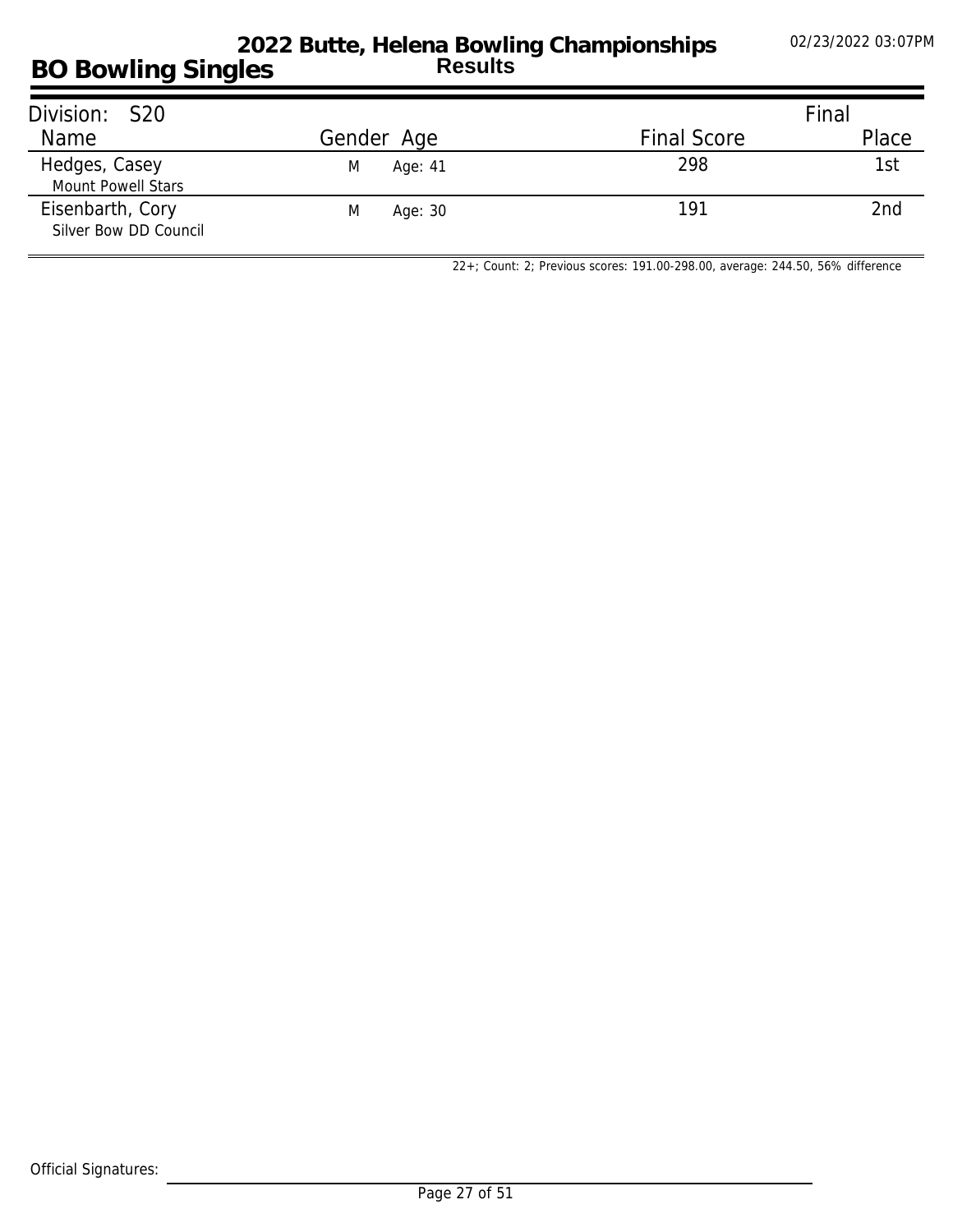### **BO Bowling Singles 2022 Butte, Helena Bowling Championships Results**

| Division: S21                            |              |                    | Final |
|------------------------------------------|--------------|--------------------|-------|
| Name                                     | Gender Age   | <b>Final Score</b> | Place |
| Balentine, Levi<br>Butte Public Schools* | M<br>Age: 15 | 187                | 1st   |
| Cabrera, Trey<br>Butte Public Schools*   | M<br>Age: 10 | 185                | 2nd   |

*8-15; Count: 2; Previous scores: 185.00-187.00, average: 186.00, 1.1% difference*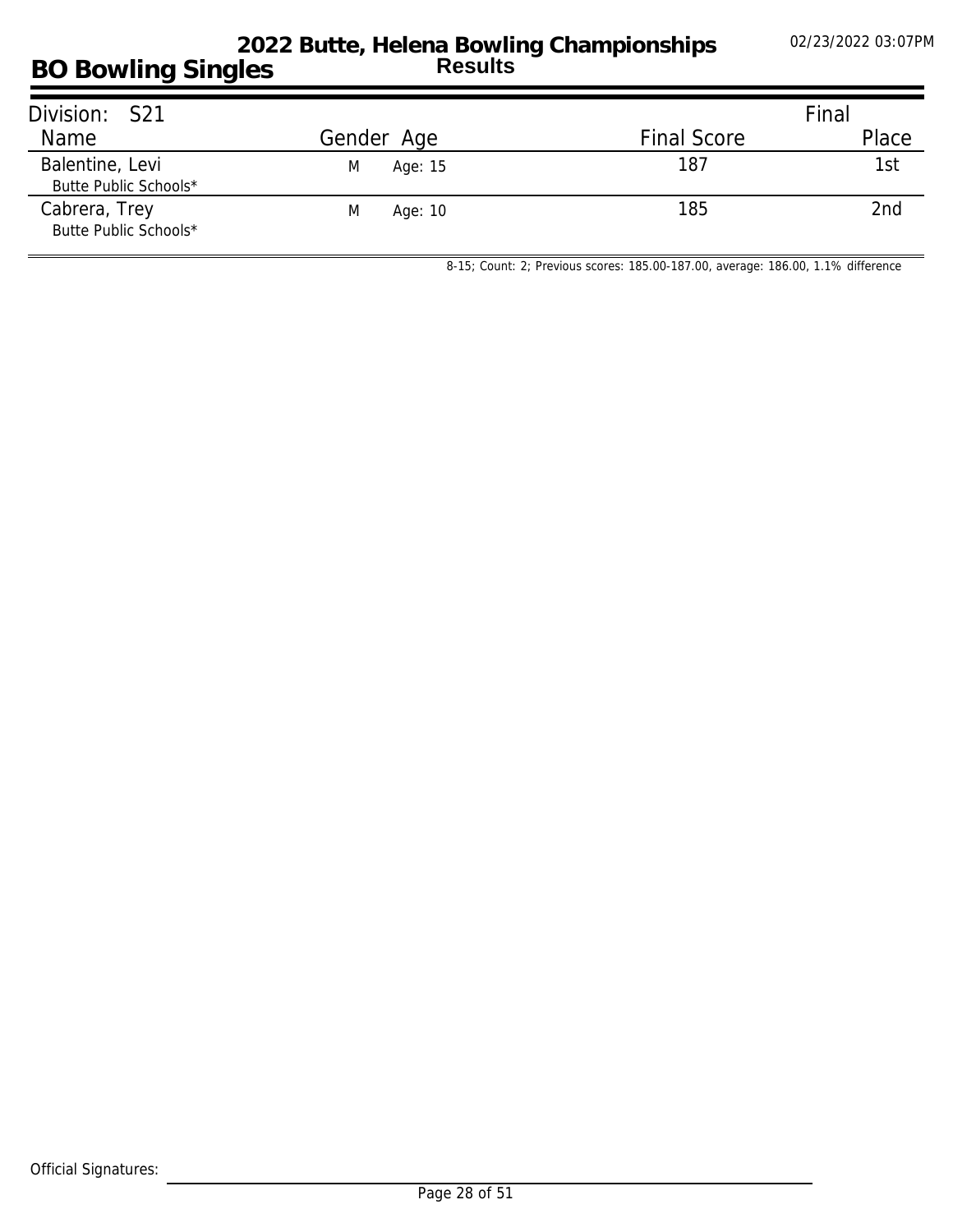| Division: S22                                          |            |                    | Final |
|--------------------------------------------------------|------------|--------------------|-------|
| <b>Name</b>                                            | Gender Age | <b>Final Score</b> | Place |
| Salisbury, Stacy (Katarina)<br><b>TriCounty Wolves</b> | Age: 33    | 258                | 1st   |

*22+; Count: 1*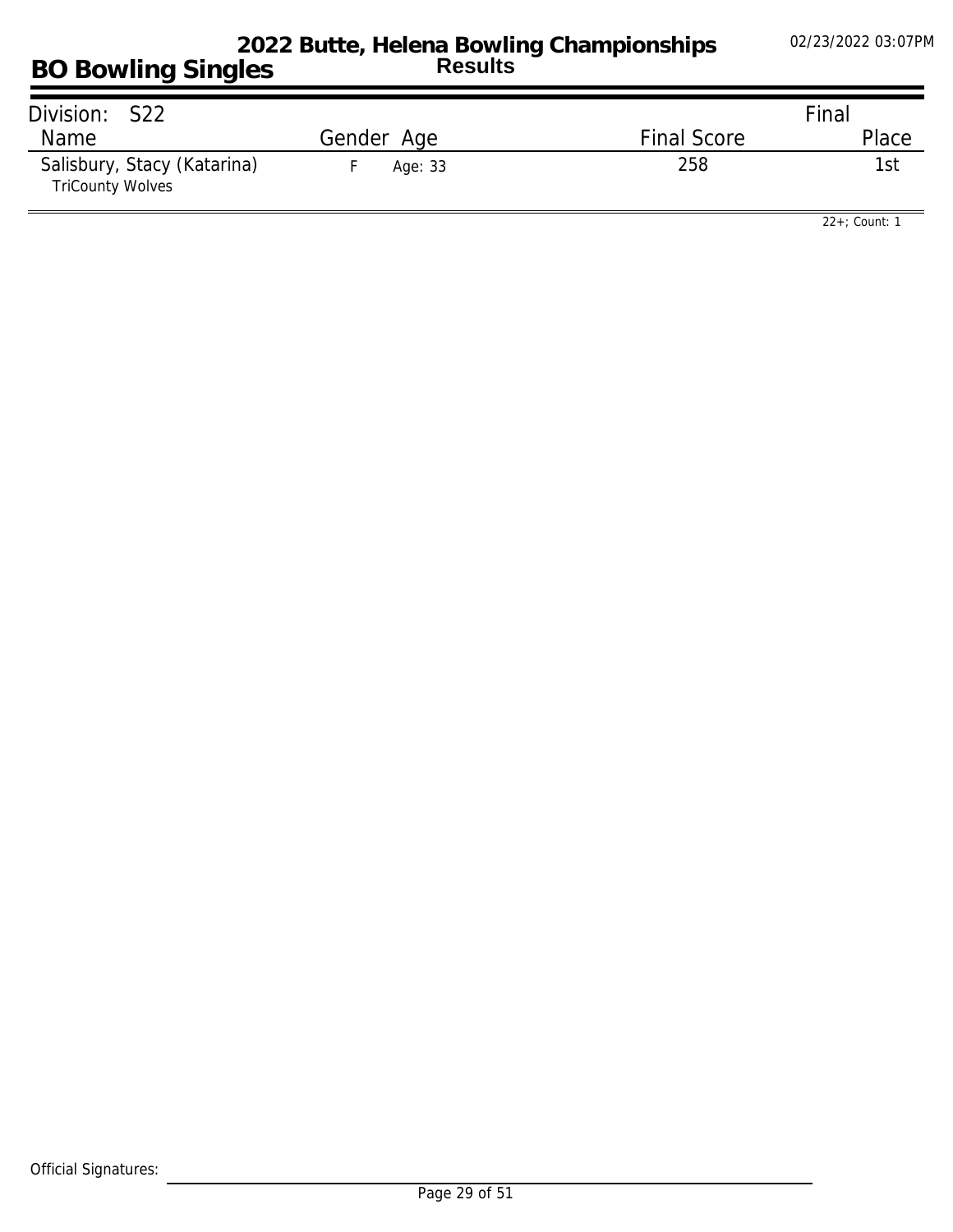#### **BO Bowling Singles 2022 Butte, Helena Bowling Championships Results**

| Division: S23                                 |            |                    | Final |
|-----------------------------------------------|------------|--------------------|-------|
| Name                                          | Gender Age | <b>Final Score</b> | Place |
| Hunking, Kourtney<br>Silver Bow DD Council    | Age: 32    | 297                | 1st   |
| Harrigfeld, Amanda<br><b>TriCounty Wolves</b> | Age: 32    | 247                | 2nd   |
| Raymond, Heather<br>Silver Bow DD Council     | Age: 30    | 240                | 3rd   |

*22+; Count: 3; Previous scores: 240.00-297.00, average: 261.33, 23.8% difference*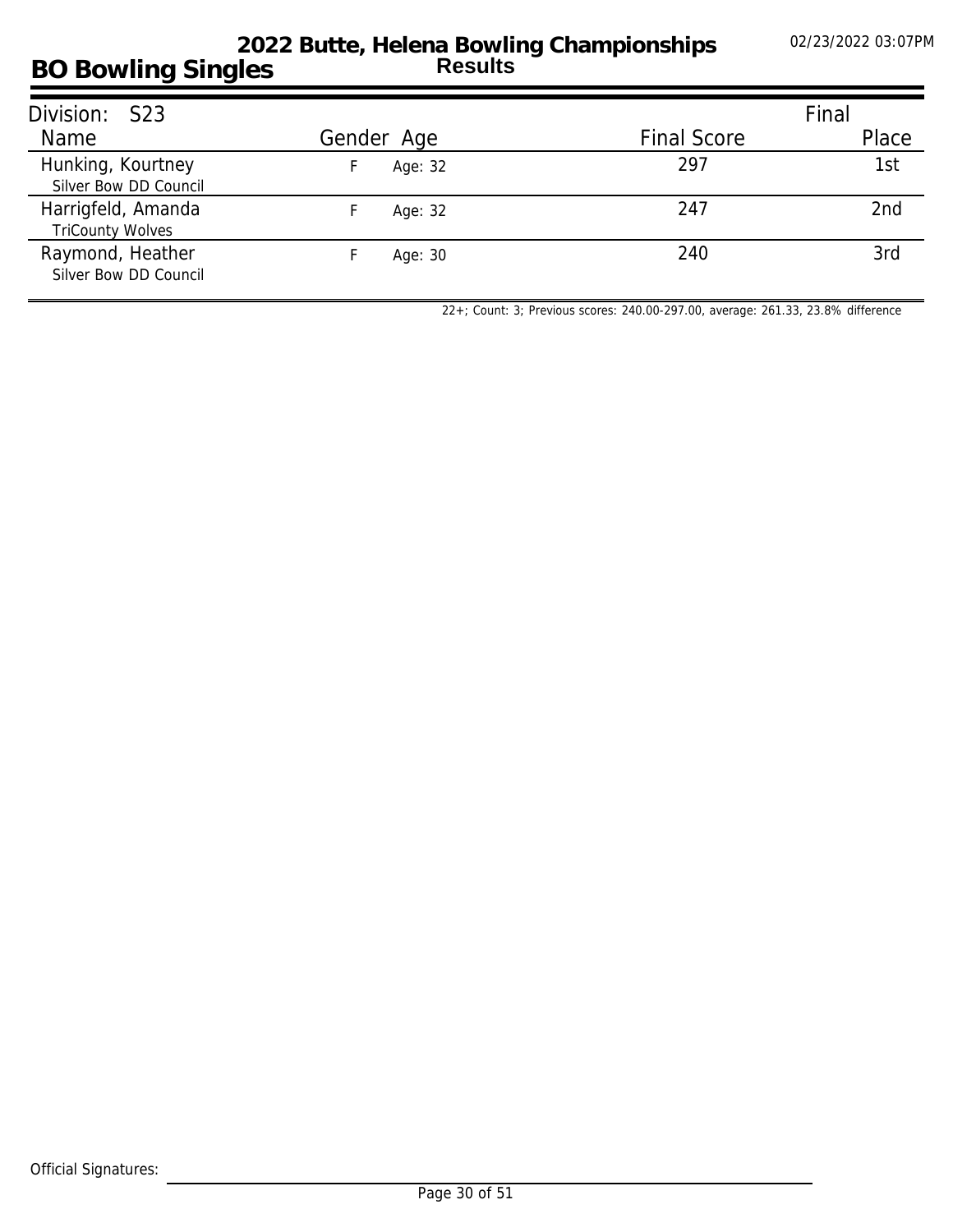| Division: S24                            |              |                    | Final           |
|------------------------------------------|--------------|--------------------|-----------------|
| Name                                     | Gender Age   | <b>Final Score</b> | Place           |
| Kuhlman, Cody<br><b>TriCounty Wolves</b> | M<br>Age: 28 | 343                | 1st             |
| Ferry, Austin<br>Silver Bow DD Council   | M<br>Age: 23 | 205                | 2 <sub>nd</sub> |

*22+; Count: 2; Previous scores: 205.00-343.00, average: 274.00, 67.3% difference*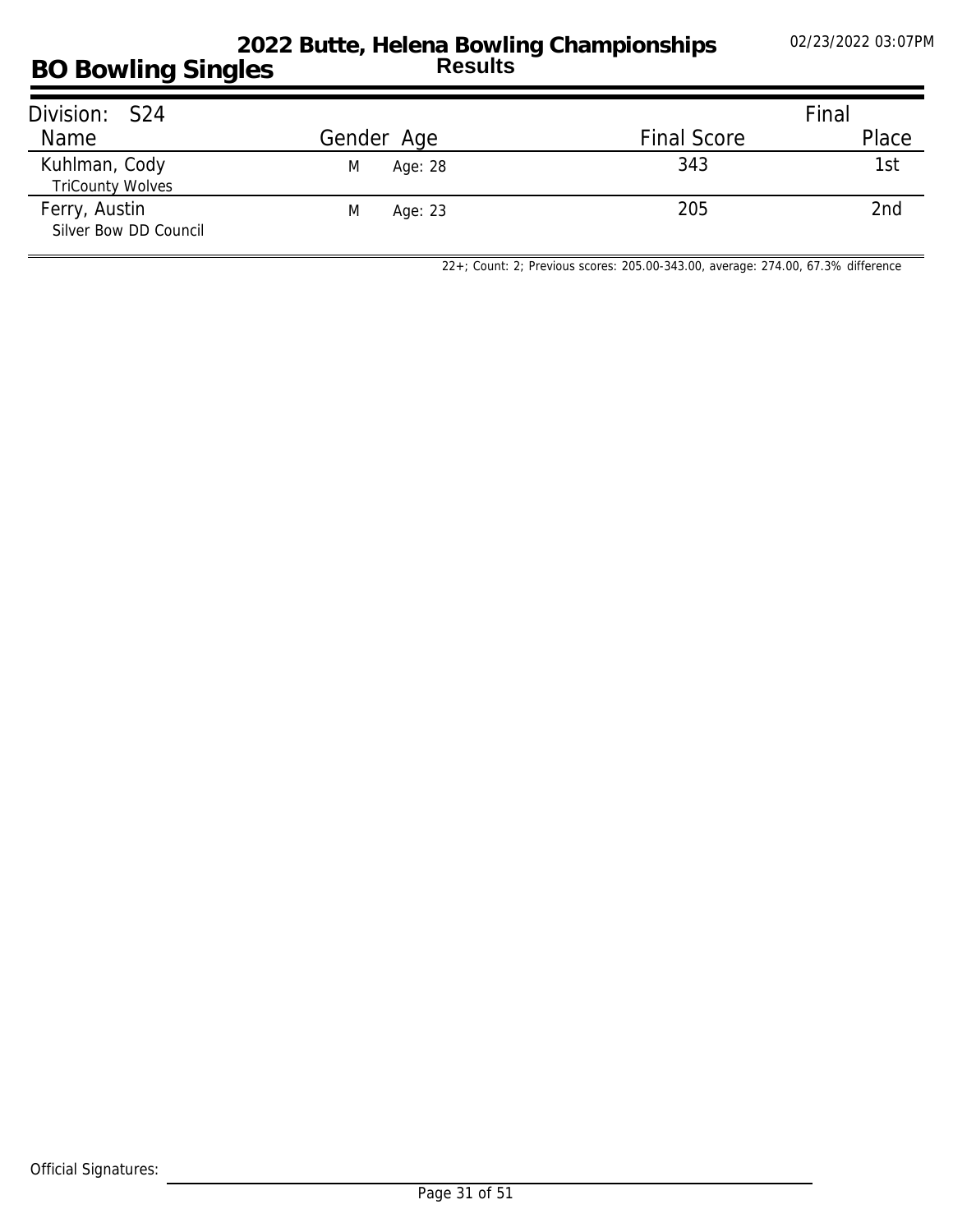| Division: S25                            |              |                    | Final |
|------------------------------------------|--------------|--------------------|-------|
| Name                                     | Gender Age   | <b>Final Score</b> | Place |
| LovesHim, Ray<br><b>TriCounty Wolves</b> | M<br>Age: 45 | 312                | 1st   |
| Phillips, Brian<br>Silver Bow DD Council | Age: 35<br>M | 152                | 2nd   |

*22+; Count: 2; Previous scores: 152.00-312.00, average: 232.00, 105.3% difference*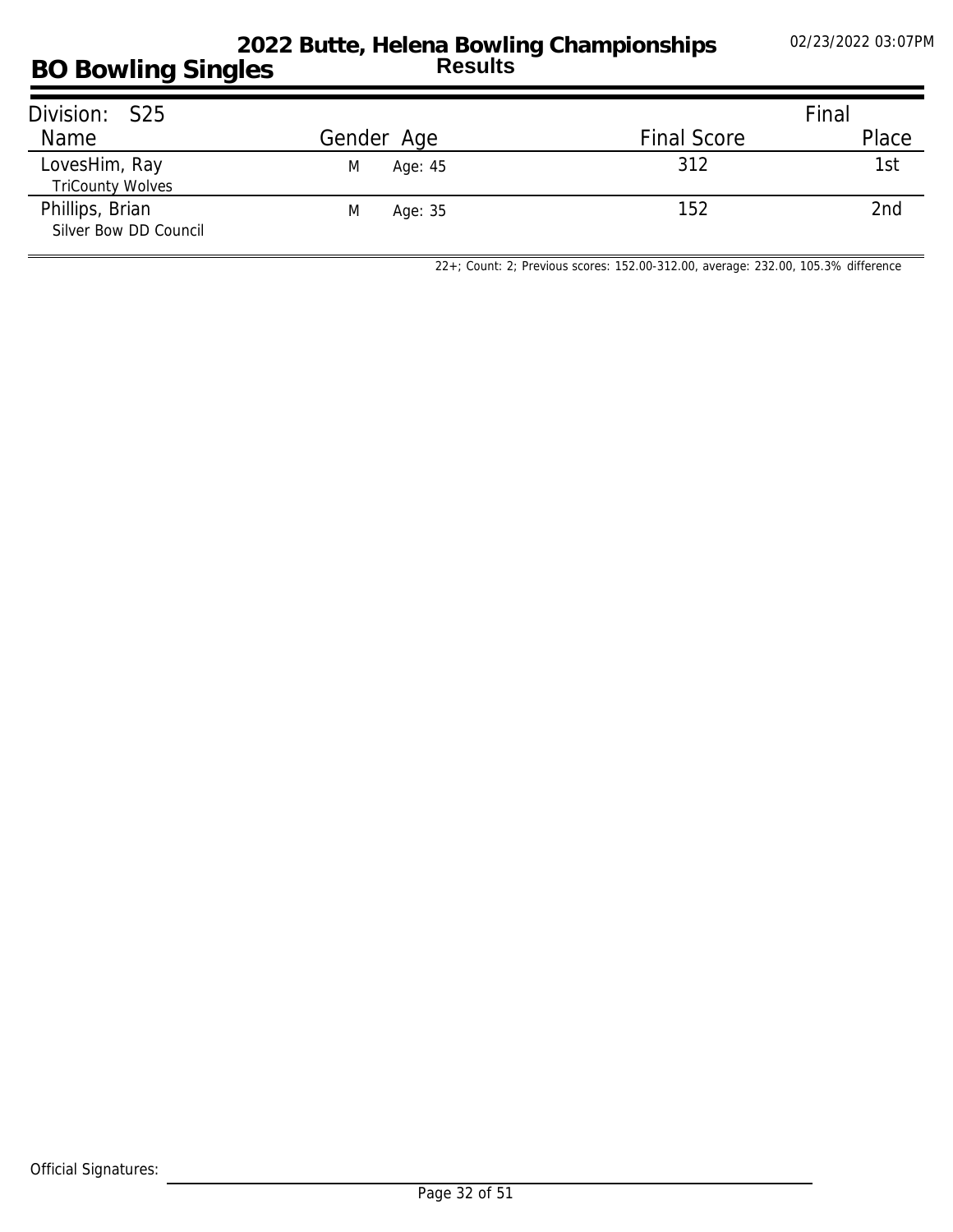#### **BO Bowling Singles 2022 Butte, Helena Bowling Championships Results**

| Division: S26                              |            |                    | Final |
|--------------------------------------------|------------|--------------------|-------|
| Name                                       | Gender Age | <b>Final Score</b> | Place |
| Tyvand, Ruschelle<br>Silver Bow DD Council | Age: 46    | 245                | 1st   |
| Cherne, Nicole<br>Silver Bow DD Council    | Age: 32    | 241                | 2nd   |
| Griffin, Amanda<br>Silver Bow DD Council   | Age: 35    | 223                | 3rd   |

*22+; Count: 3; Previous scores: 223.00-245.00, average: 236.33, 9.9% difference*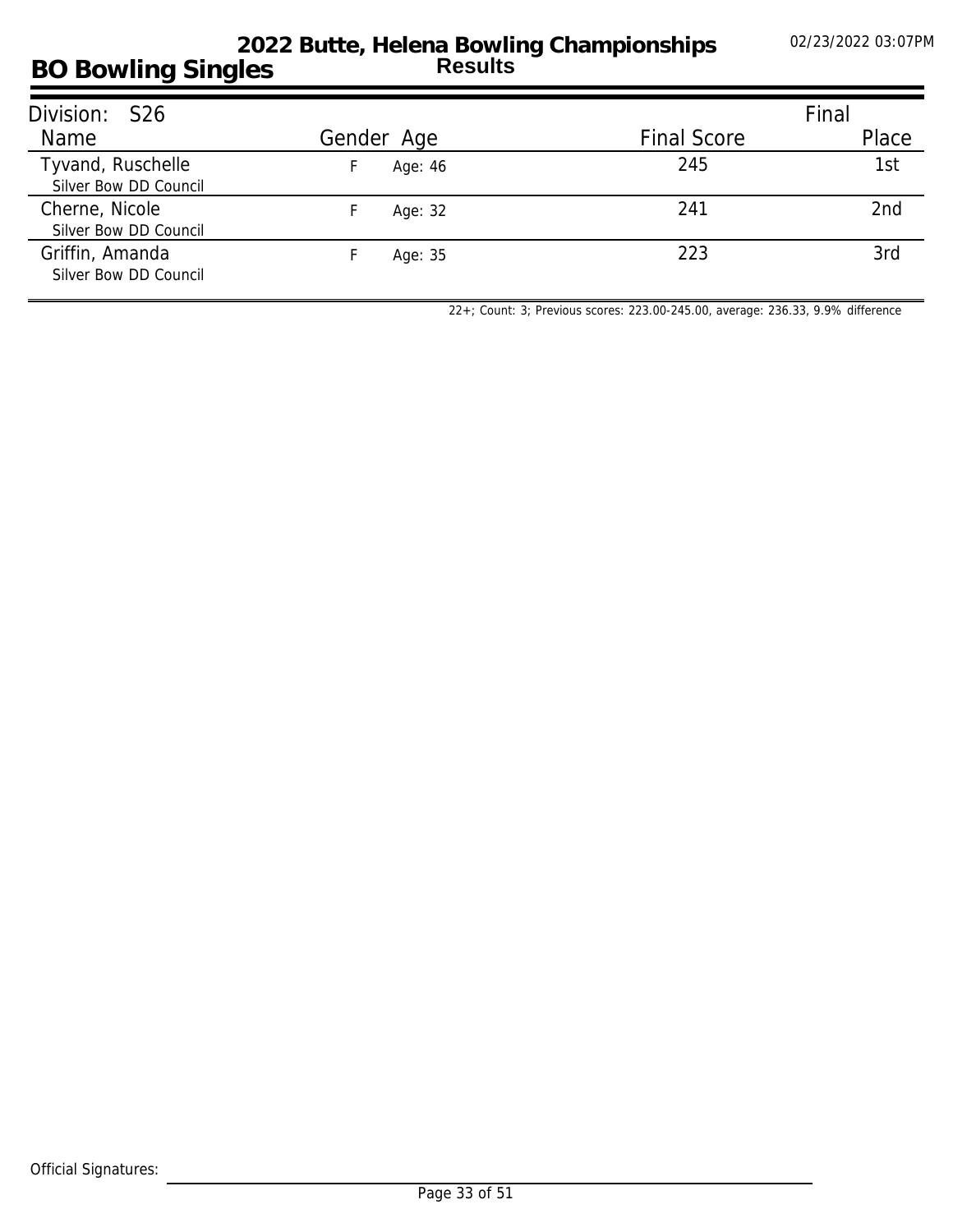#### **BO Bowling Singles 2022 Butte, Helena Bowling Championships Results**

| Division: S27                            |              |                    | Final |
|------------------------------------------|--------------|--------------------|-------|
| Name                                     | Gender Age   | <b>Final Score</b> | Place |
| Stearns, Colin<br>Silver Bow DD Council  | M<br>Age: 30 | 273                | 1st   |
| Hammer, Matthew<br>Silver Bow DD Council | M<br>Age: 23 | 265                | 2nd   |
| Betts, Steven<br><b>TriCounty Wolves</b> | M<br>Age: 37 | 264                | 3rd   |

*22+; Count: 3; Previous scores: 264.00-273.00, average: 267.33, 3.4% difference*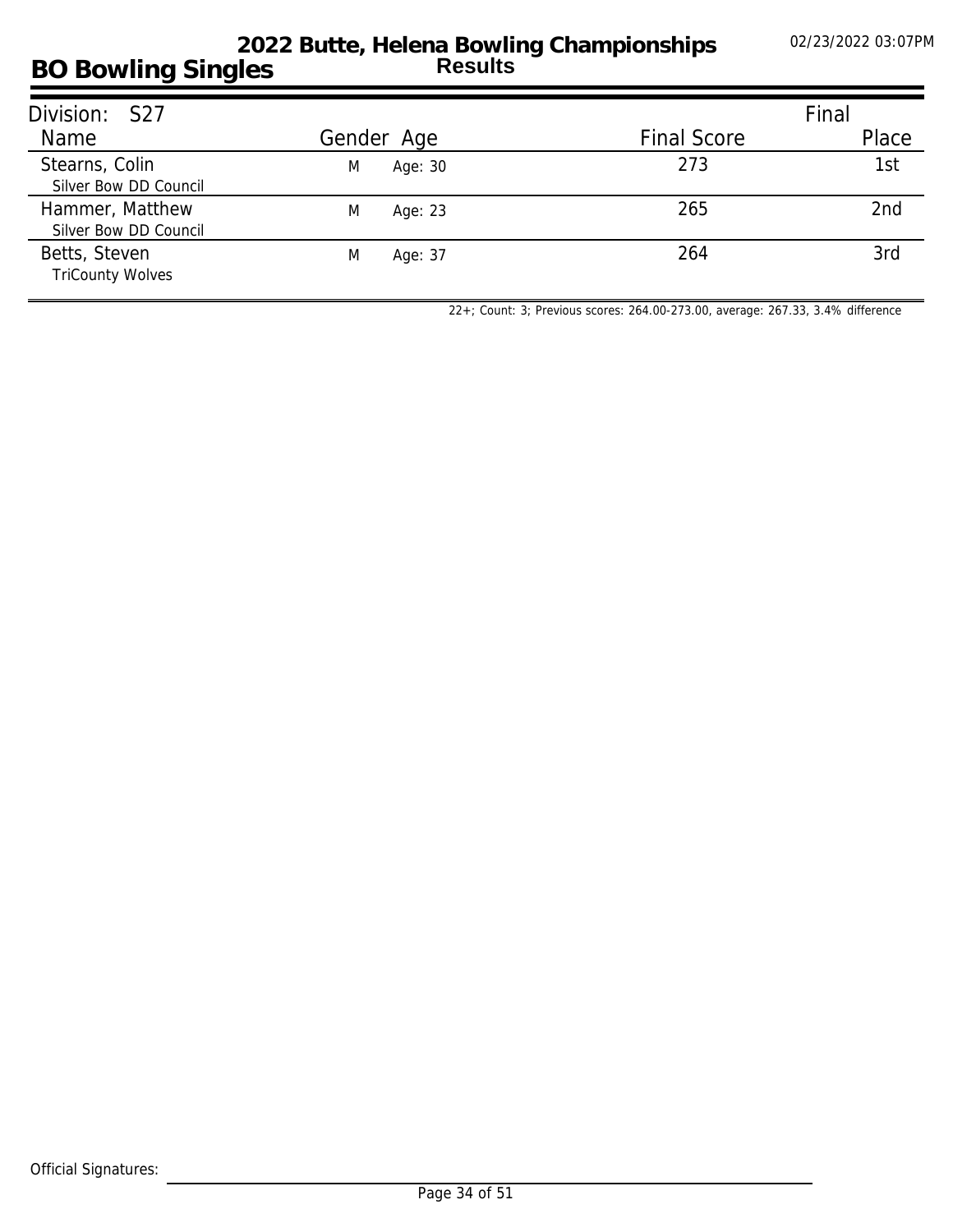#### **BO Bowling Singles 2022 Butte, Helena Bowling Championships Results**

| Division: S28                          |                     |                    | Final |
|----------------------------------------|---------------------|--------------------|-------|
| Name                                   | Gender Age          | <b>Final Score</b> | Place |
| Keltz, Lynn<br><b>TriCounty Wolves</b> | Age: 50<br><b>F</b> | 315                | 1st   |
| Johnson, Lisa<br>Silver Bow DD Council | Age: 35             | 239                | 2nd   |

*22+; Count: 2; Previous scores: 239.00-315.00, average: 277.00, 31.8% difference*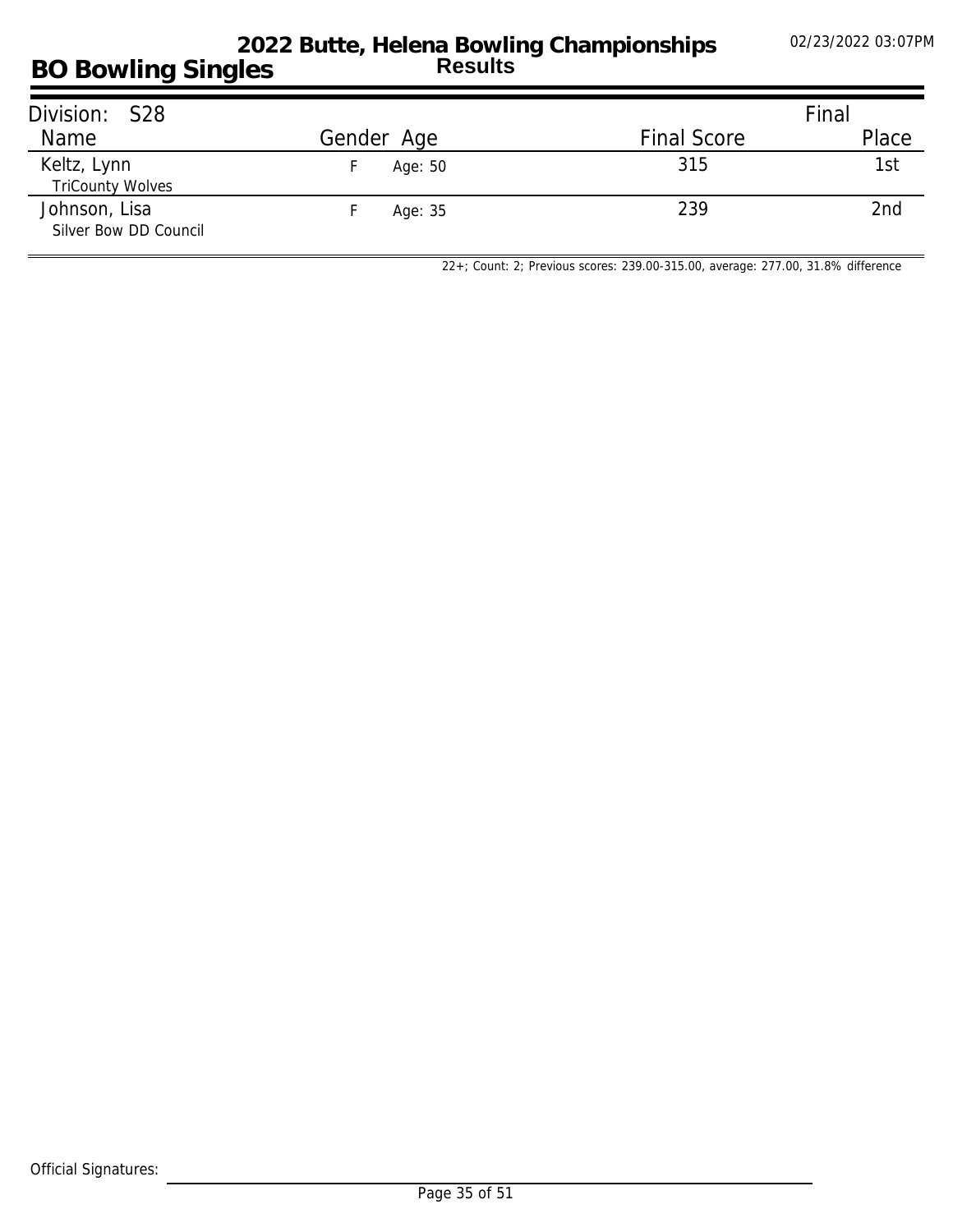| Division: S29                                  |              |                    | Final           |
|------------------------------------------------|--------------|--------------------|-----------------|
| Name                                           | Gender Age   | <b>Final Score</b> | Place           |
| Jackson, Connor James<br>Butte Public Schools* | Age: 18<br>M | 406                | 1st             |
| Martin, Ethan<br>Tri County Tornadoes*         | M<br>Age: 17 | 203                | 2 <sub>nd</sub> |
| Ker, Brendan<br>Butte Public Schools*          | M<br>Age: 16 | 198                | 3rd             |

*16-21; Count: 3; Previous scores: 198.00-406.00, average: 269.00, 105.1% difference*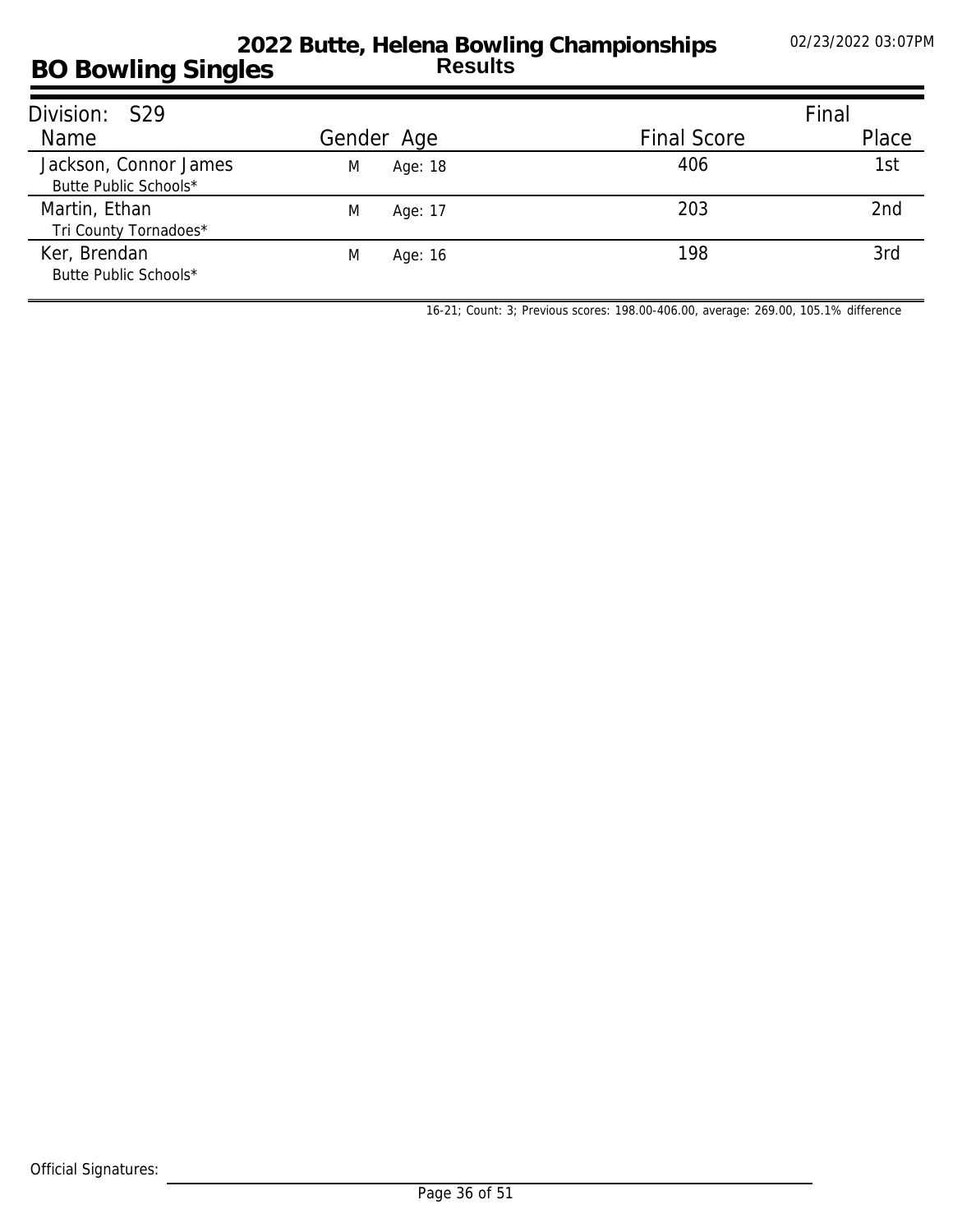#### **BO Bowling Singles 2022 Butte, Helena Bowling Championships Results**

| Division: S30                             |              |                    | Final |
|-------------------------------------------|--------------|--------------------|-------|
| Name                                      | Gender Age   | <b>Final Score</b> | Place |
| Roesch, Adam<br>Silver Bow DD Council     | Age: 34<br>M | 329                | 1st   |
| Powell, Thaddeus<br>Silver Bow DD Council | M<br>Age: 33 | 264                | 2nd   |
| Sept, Ryan<br><b>TriCounty Wolves</b>     | M<br>Age: 30 | 210                | 3rd   |

*22+; Count: 3; Previous scores: 210.00-329.00, average: 267.66, 56.7% difference*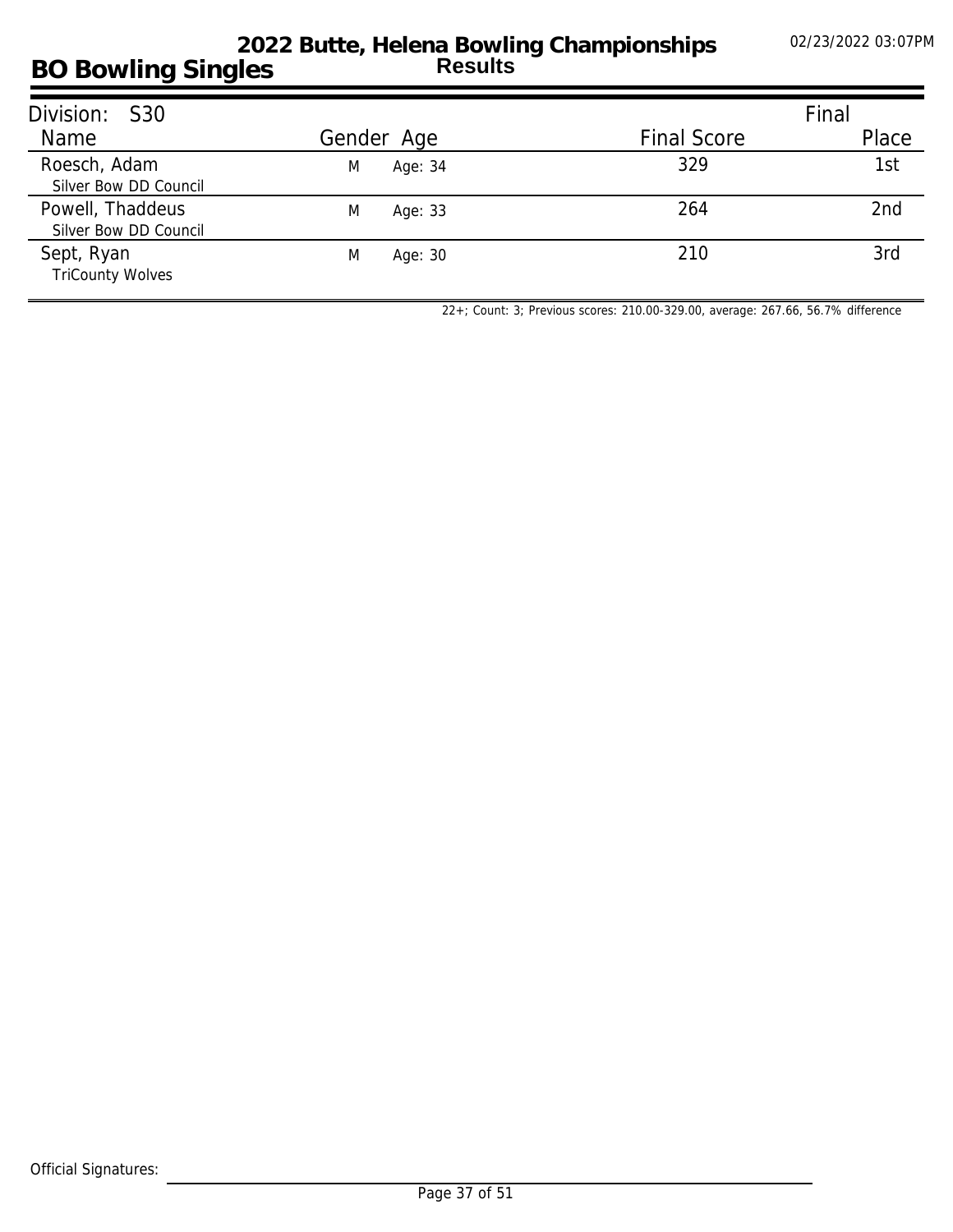| Division: S31                           |              |                    | Final |
|-----------------------------------------|--------------|--------------------|-------|
| Name                                    | Gender Age   | <b>Final Score</b> | Place |
| Briggs, Joshua<br>Butte Public Schools* | Age: 16<br>M | 149                | 1st   |
| Johnson, Kolby<br>Butte Public Schools* | M<br>Age: 13 | 113                | 2nd   |

*8-15,16-21; Count: 2; Previous scores: 113.00-149.00, average: 131.00, 31.9% difference*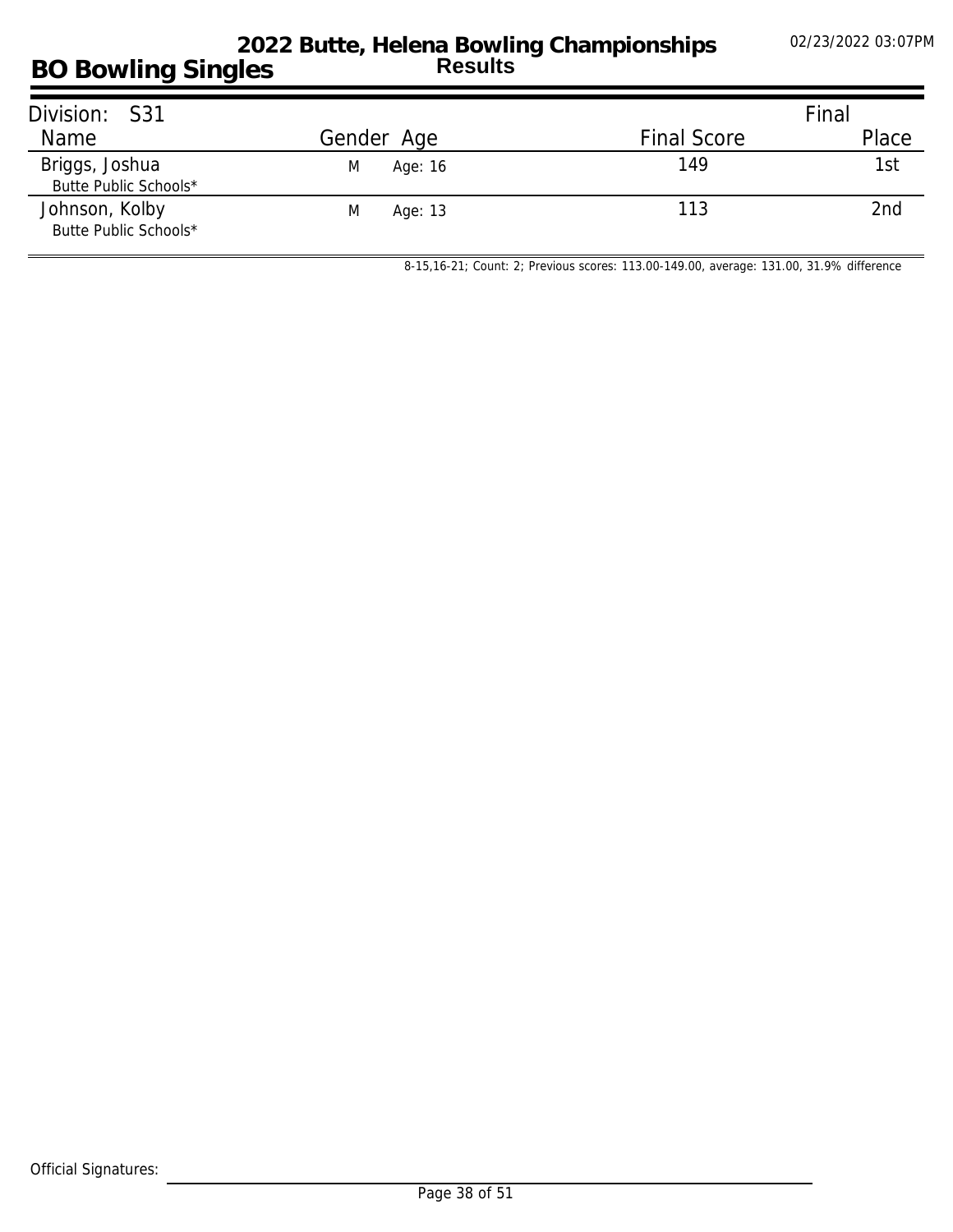#### **BO Bowling Singles 2022 Butte, Helena Bowling Championships Results**

| Division: S32                              |            |                    | Final |
|--------------------------------------------|------------|--------------------|-------|
| Name                                       | Gender Age | <b>Final Score</b> | Place |
| Dawson, Tabitha<br>Butte Public Schools*   | Age: 14    | 160                | 1st   |
| Komm, Brianna<br>Butte Public Schools*     | Age: 16    | 153                | 2nd   |
| Richards, Abigail<br>Butte Public Schools* | Age: 19    | 131                | 3rd   |

*8-15,16-21; Count: 3; Previous scores: 131.00-160.00, average: 148.00, 22.1% difference*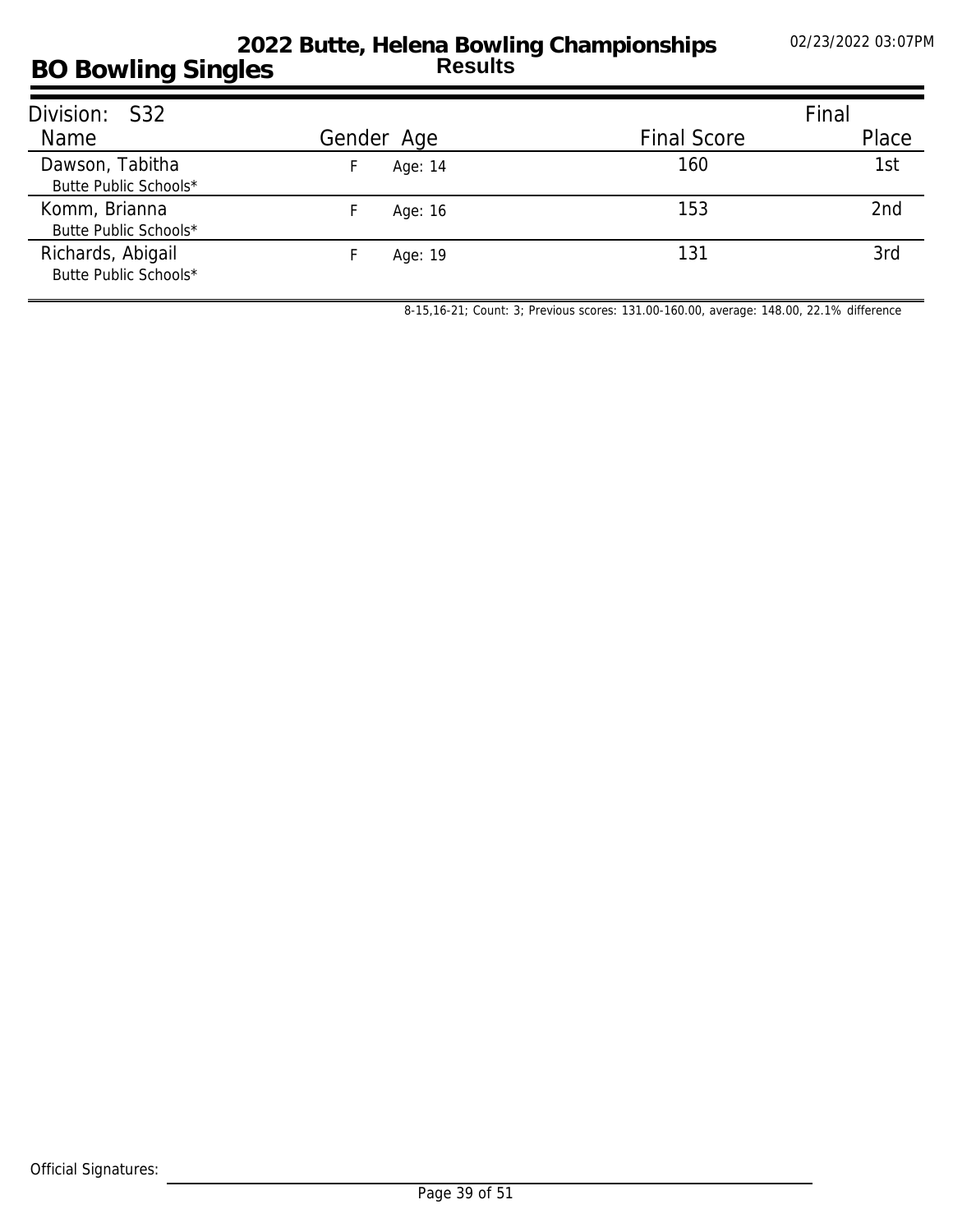## **BO Bowling Singles 2022 Butte, Helena Bowling Championships Results**

| Division: S33                                  |              |                    | Final |
|------------------------------------------------|--------------|--------------------|-------|
| Name                                           | Gender Age   | <b>Final Score</b> | Place |
| Cloyd, Anthony (Tony)<br>Silver Bow DD Council | M<br>Age: 27 | 316                | 1st   |
| Geier, Jerry Allen<br><b>TriCounty Wolves</b>  | Age: 36<br>M | 241                | 2nd   |

*22+; Count: 2; Previous scores: 241.00-316.00, average: 278.50, 31.1% difference*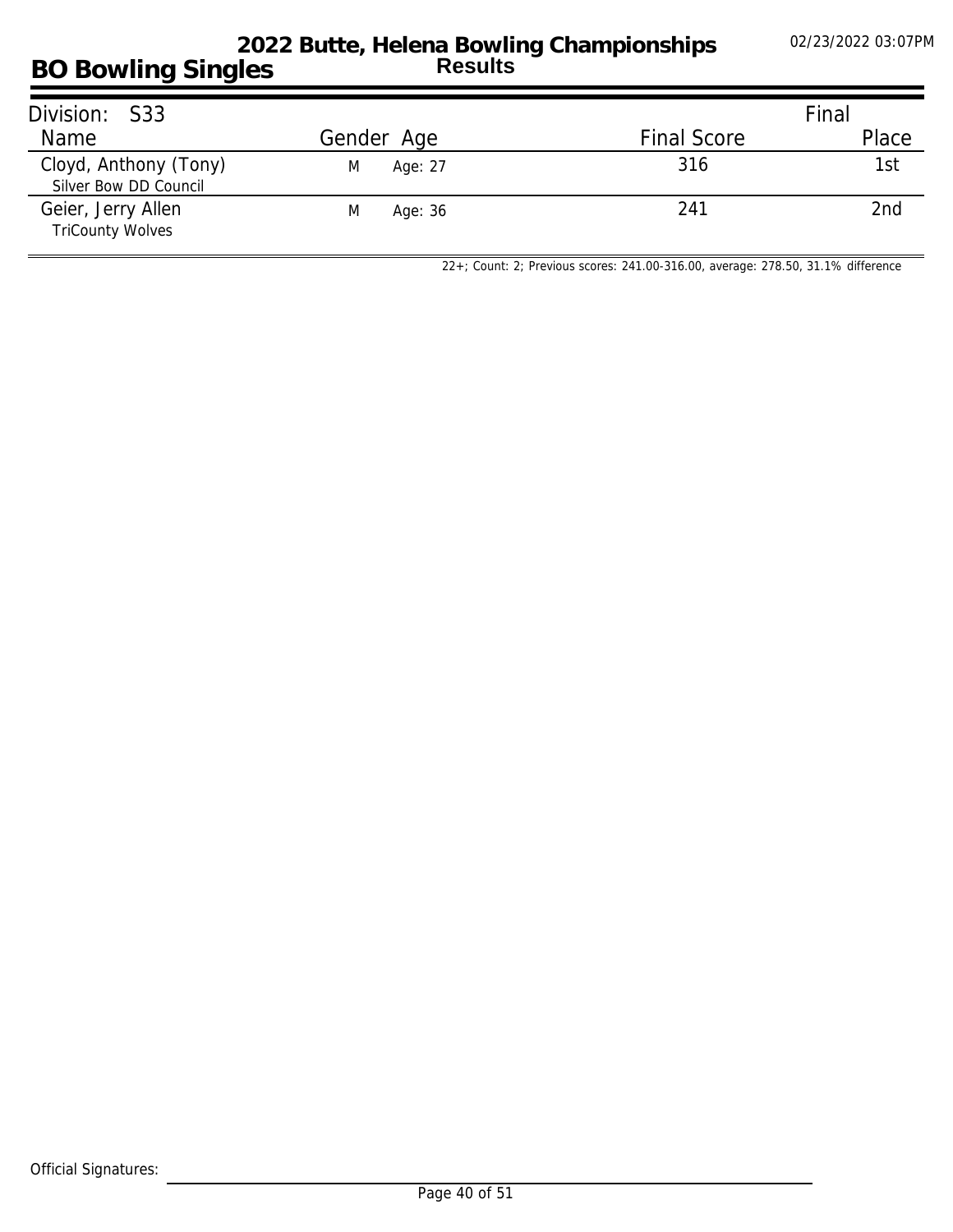#### **BO Bowling Singles 2022 Butte, Helena Bowling Championships Results**

| Division: S34                             |            |                    | Final |
|-------------------------------------------|------------|--------------------|-------|
| Name                                      | Gender Age | <b>Final Score</b> | Place |
| Raynor, Teresa<br><b>TriCounty Wolves</b> | Age: 50    | 452                | 1st   |
| Craft, Doris<br><b>TriCounty Wolves</b>   | Age: 60    | 375                | 2nd   |

*22+; Count: 2; Previous scores: 375.00-452.00, average: 413.50, 20.5% difference*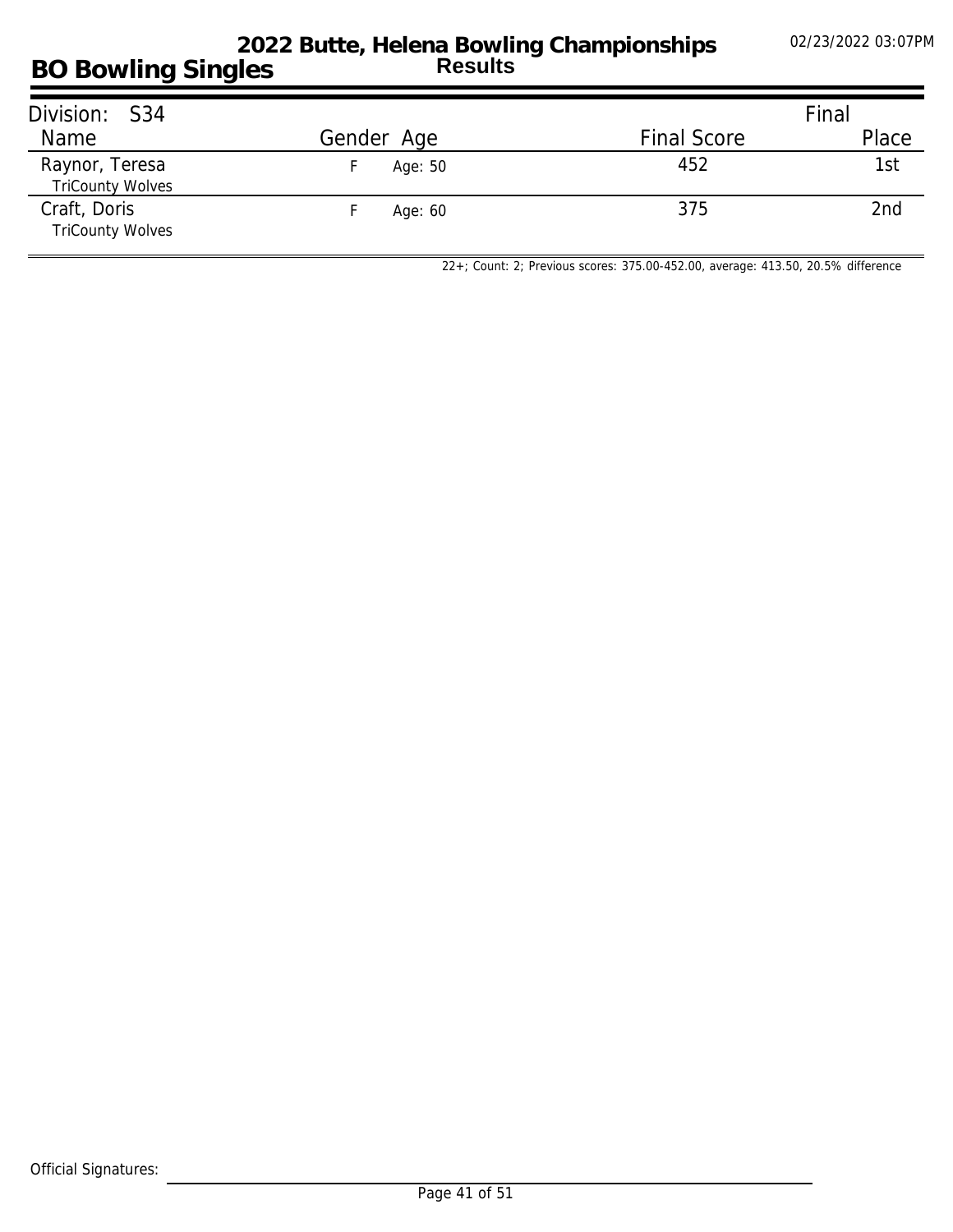| Division: S35                           |            |                    | Final |
|-----------------------------------------|------------|--------------------|-------|
| Name                                    | Gender Age | <b>Final Score</b> | Place |
| LeDoux, Turner<br>Butte Public Schools* | Age: 17    | 369                | 1st.  |

*16-21; Count: 1*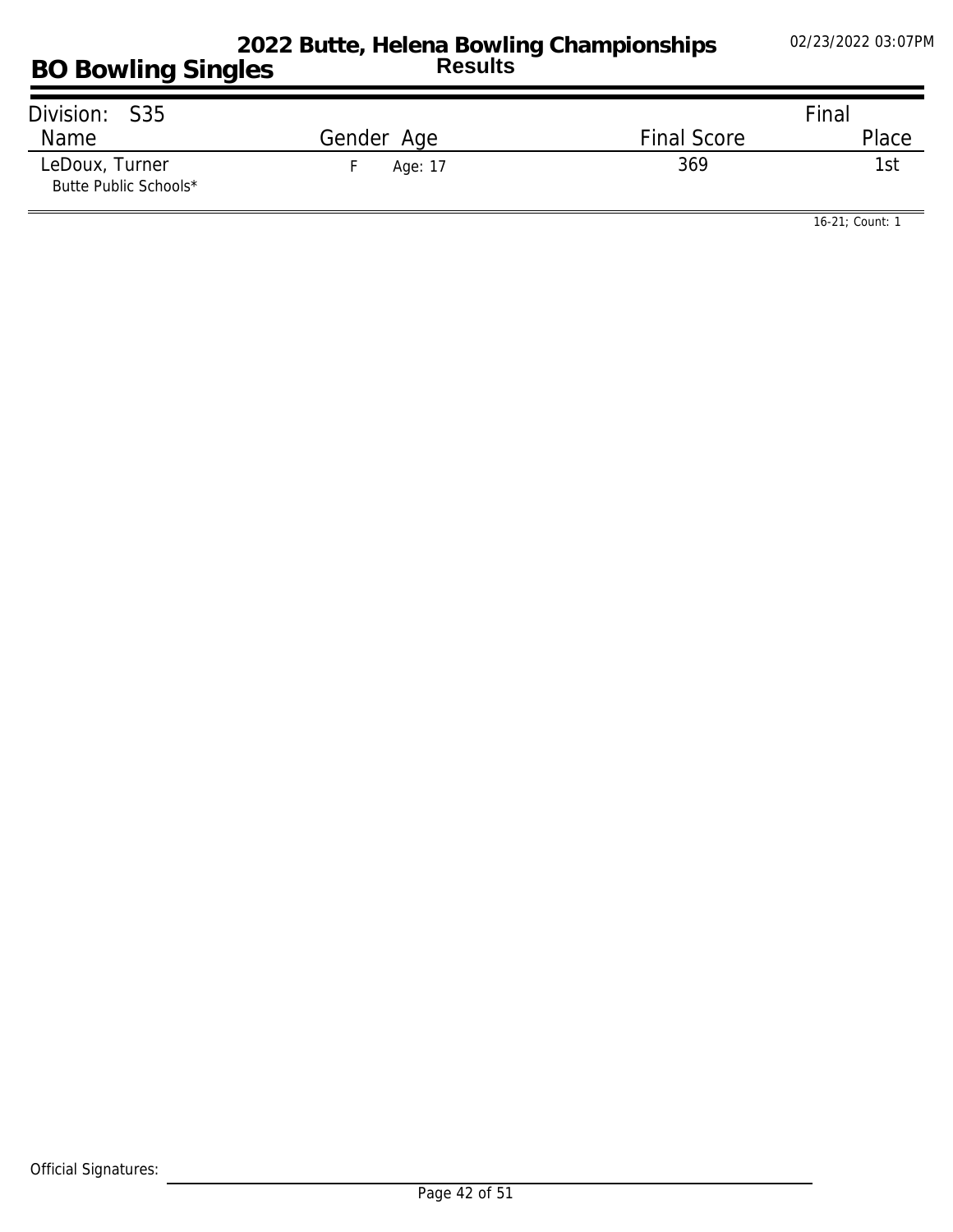| Division: S37                               |              |                    | Final |
|---------------------------------------------|--------------|--------------------|-------|
| Name                                        | Gender Age   | <b>Final Score</b> | Place |
| Brownlow, Stuart<br><b>TriCounty Wolves</b> | M<br>Age: 48 | 391                | 1st   |

*22+; Count: 1*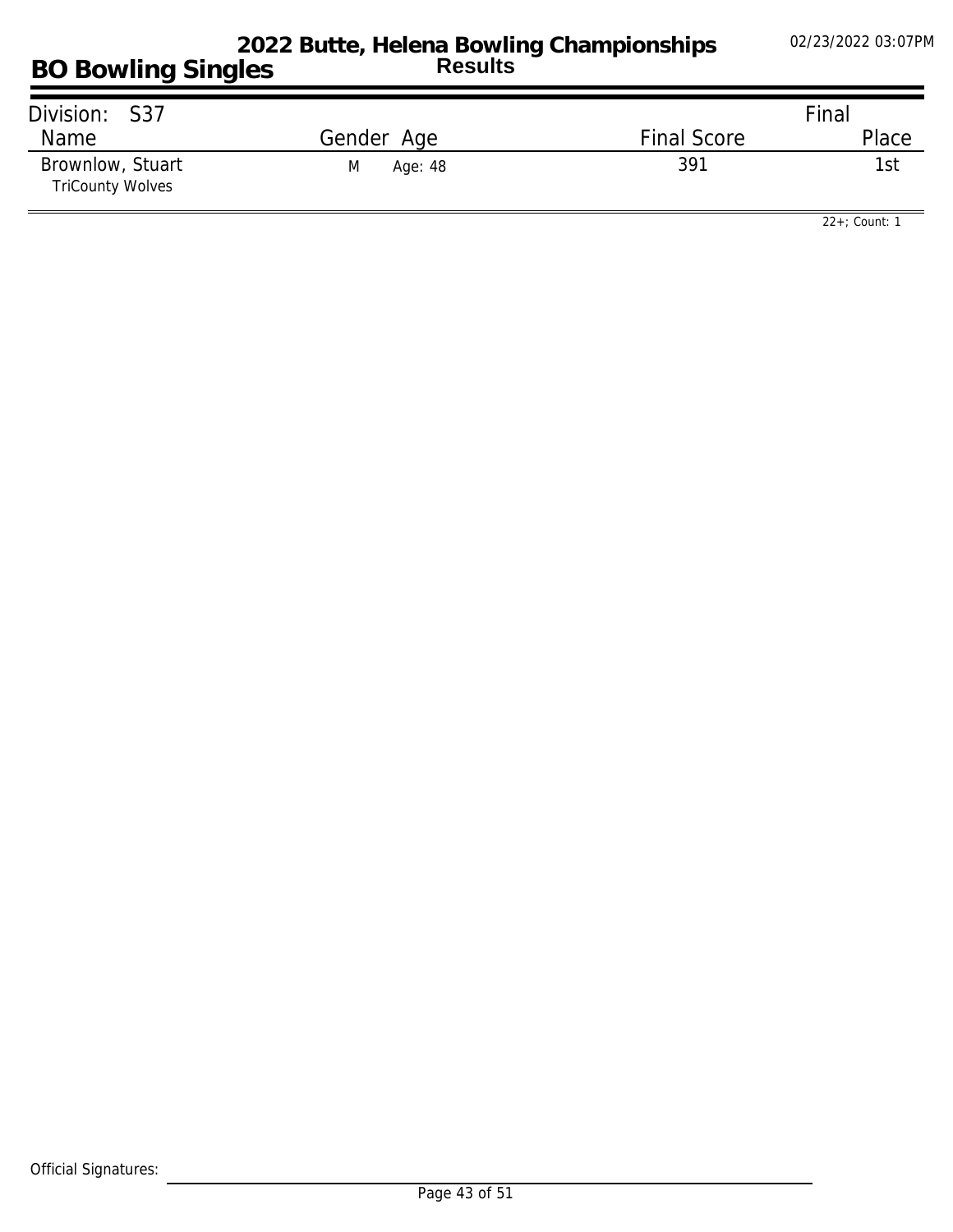| Division: S38                            |              |                    | Final |
|------------------------------------------|--------------|--------------------|-------|
| Name                                     | Gender Age   | <b>Final Score</b> | Place |
| Gifford, Daunte<br>Butte Public Schools* | Age: 16<br>M | 202                | Part  |
| Johnson, Rylie<br>Butte Public Schools*  | M<br>Age: 14 |                    | Part  |

*8-15,16-21; Count: 2*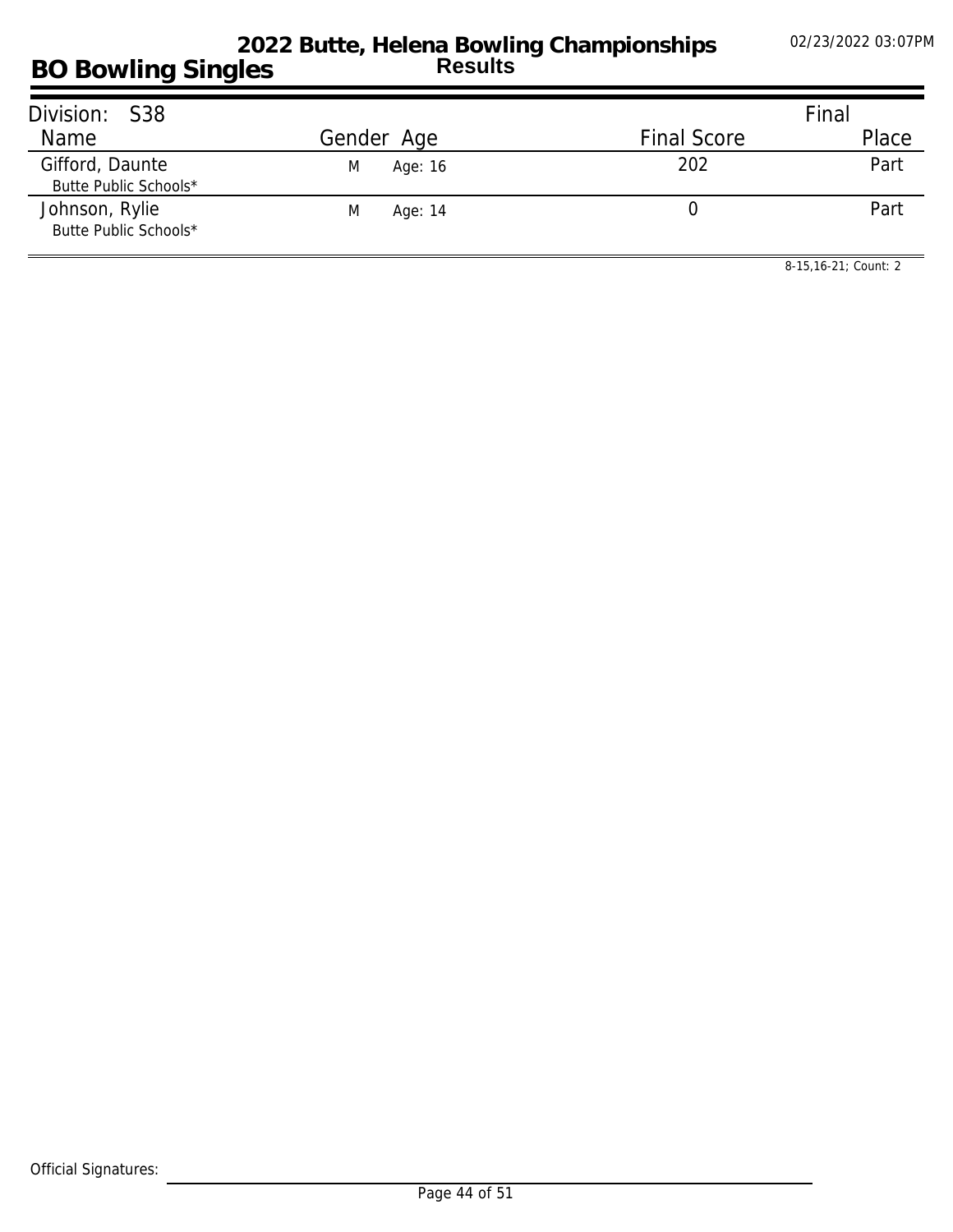| Division: S39                                   |              |                    | Final |
|-------------------------------------------------|--------------|--------------------|-------|
| Name                                            | Gender Age   | <b>Final Score</b> | Place |
| Ramirez Jr, Edwin E.<br><b>TriCounty Wolves</b> | Age: 33<br>M | 229                | 1st   |

*22+; Count: 1*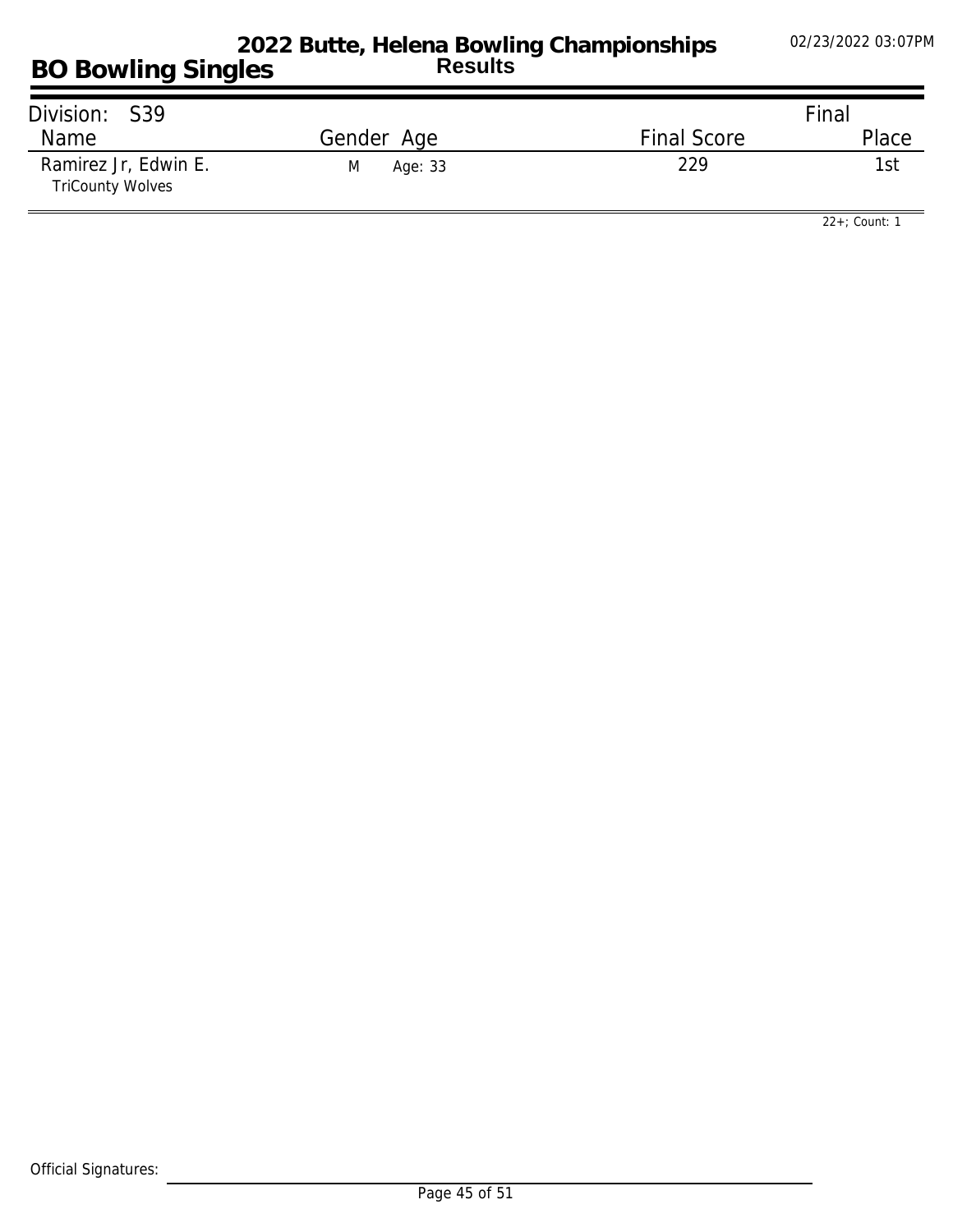## **BO Bowling Unified Doubles 2022 Butte, Helena Bowling Championships Results**

| Division: UD1                          |              |                    | Final |
|----------------------------------------|--------------|--------------------|-------|
| Name                                   | Gender Age   | <b>Final Score</b> | Place |
| Dalton, Caleb<br>Tri County Tornadoes* | M<br>Age: 18 | 206                | 1st   |
| Nelson, Ashly<br>Tri County Tornadoes* | Age: 15      | 388                | 1st   |
| Amsk, Dawson<br>Helena Halos           | M<br>Age: 19 | 0                  | 2nd   |
| Cutler, Geri Lynn<br>Helena Halos      | Age: 19      | 289                | 2nd   |

*8-15,16-21; Males: 2, Females: 2; Count: 4; Previous scores: 206.00-388.00, average: 220.75, 88.3% difference*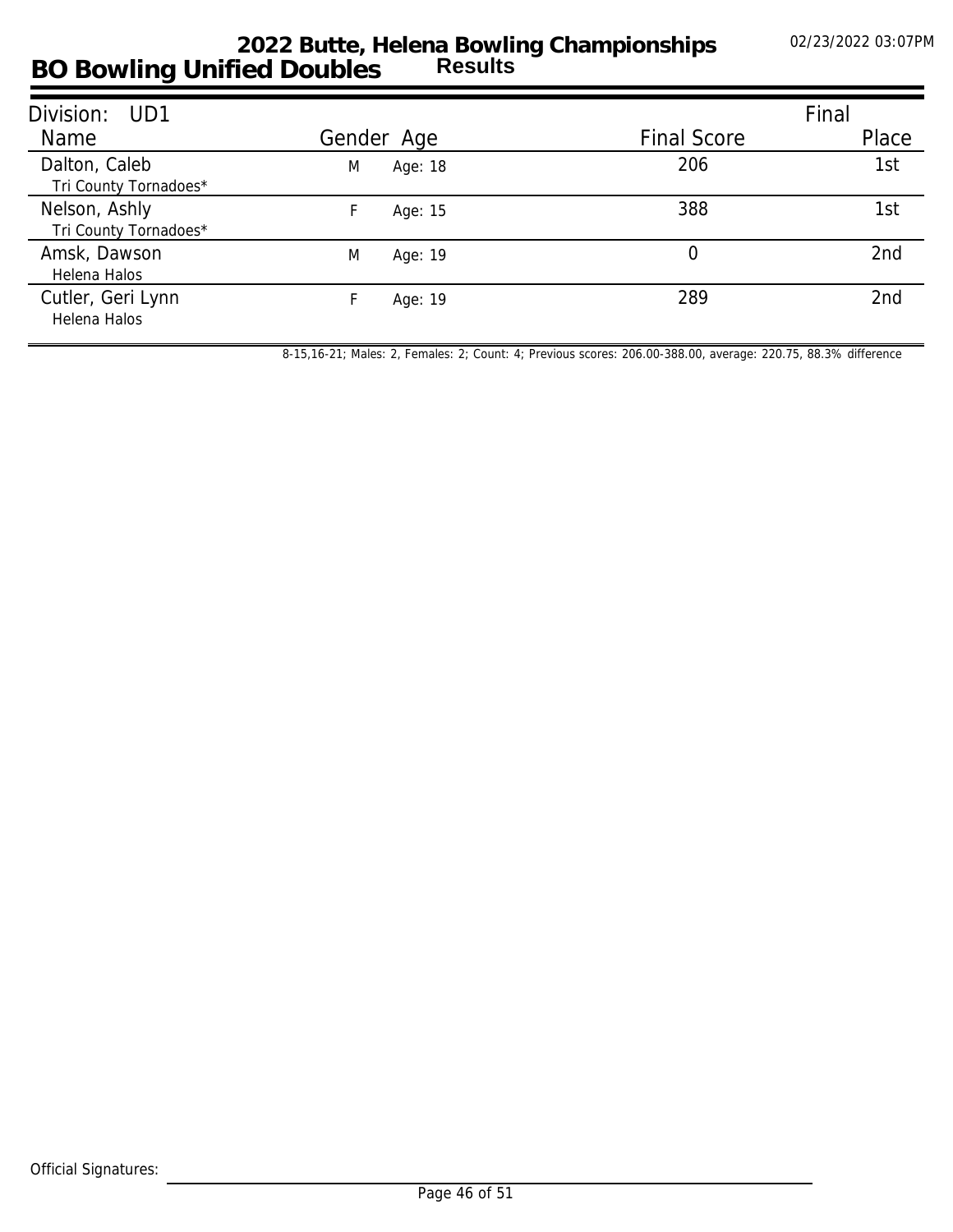### **BO Bowling Unified Doubles 2022 Butte, Helena Bowling Championships Results**

| Division: UD2                            |               |                    | Final |
|------------------------------------------|---------------|--------------------|-------|
| Name                                     | Gender Age    | <b>Final Score</b> | Place |
| Korth, Kennedy<br>Helena Halos           | Age: 21<br>H. | 194                | 1st   |
| White, Cara<br>Helena Halos              | Age: 21       | 260                | 1st   |
| Brancamp, Malea<br>Tri County Tornadoes* | Age: 15       | 115                | 2nd   |
| Thompson, April<br>Tri County Tornadoes* | Age: 18       | 305                | 2nd   |

*8-15,16-21; Count: 4; Previous scores: 115.00-305.00, average: 218.50, 165.2% difference*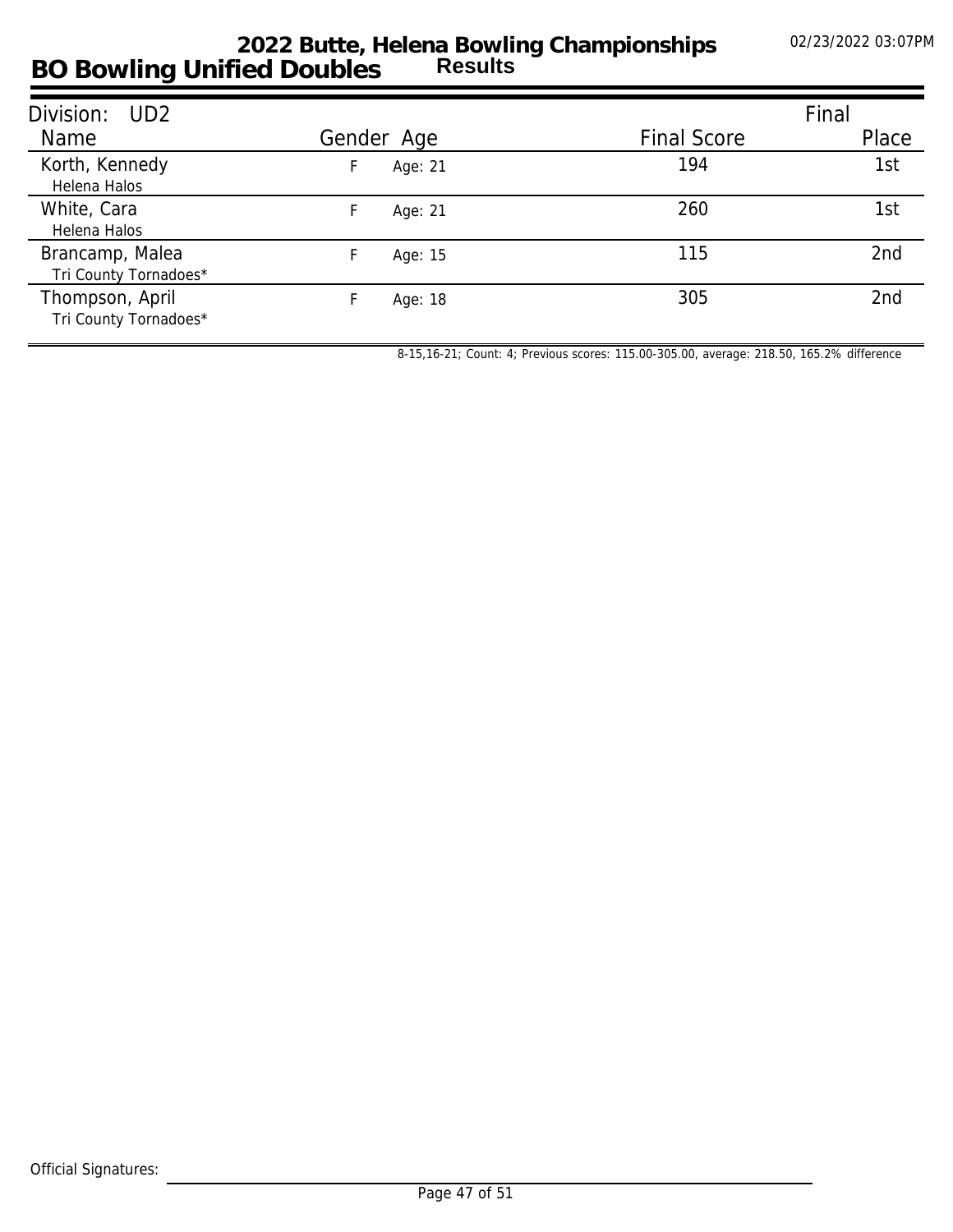### **BO Bowling Unified Doubles 2022 Butte, Helena Bowling Championships Results**

| Division: UD3                  |              |                    | Final |
|--------------------------------|--------------|--------------------|-------|
| Name                           | Gender Age   | <b>Final Score</b> | Place |
| Held, Benjamin<br>Helena Halos | Age: 20<br>M | 371                |       |
| Leo, Sean<br>Helena Halos      | M<br>Age: 20 | 201                |       |
| Norman, Kyle<br>Helena Halos   | M<br>Age: 20 | 166                |       |

*16-21; Count: 3; Previous scores: 166.00-371.00, average: 246.00, 123.5% difference*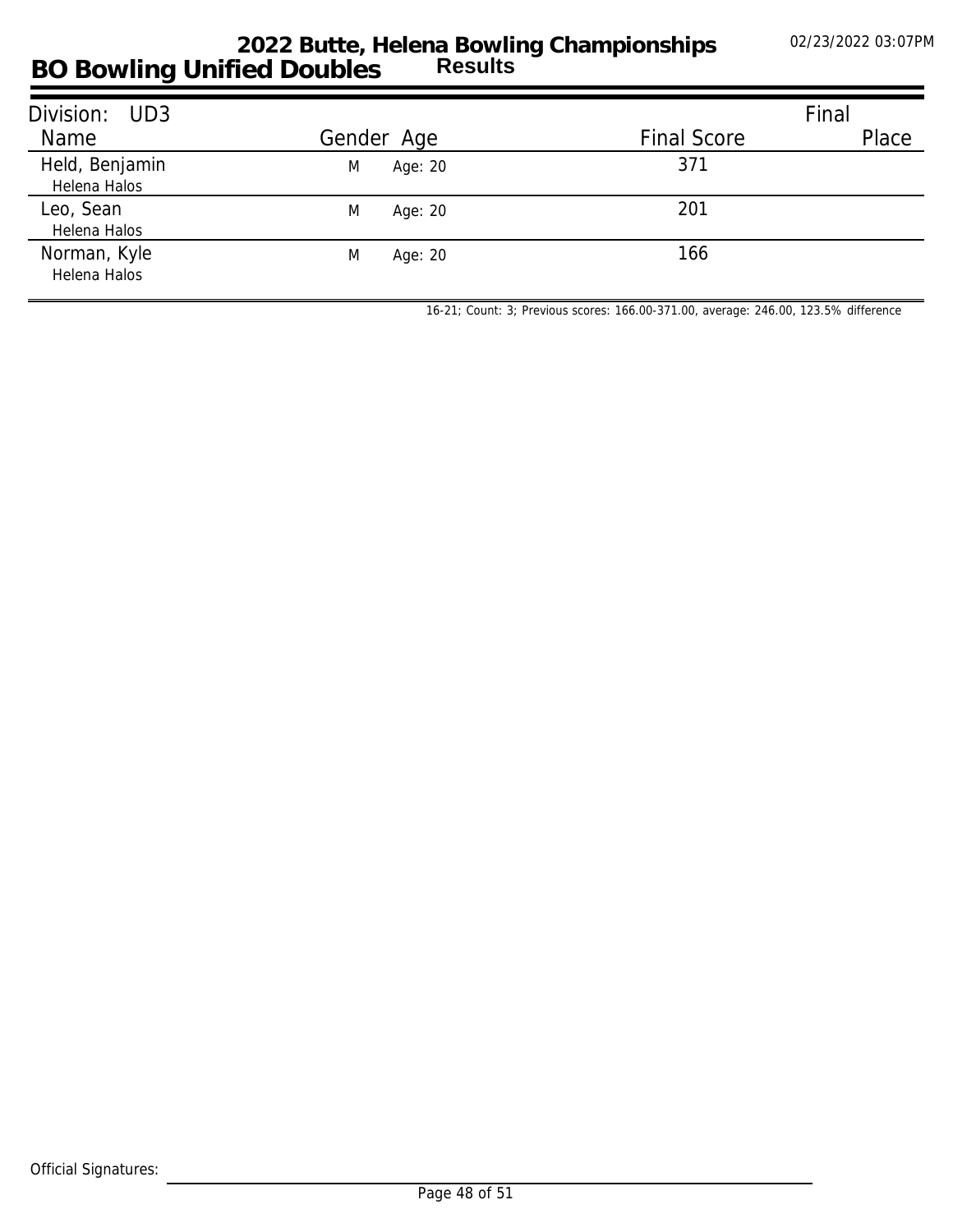#### **BO Bowling Unified Doubles 2022 Butte, Helena Bowling Championships Results**

| Division: UD4                              |              |                    | Final |
|--------------------------------------------|--------------|--------------------|-------|
| Name                                       | Gender Age   | <b>Final Score</b> | Place |
| Castiglioni, Lisa<br>Silver Bow DD Council | Age: 56      | 241                |       |
| Honer, Steven<br>Silver Bow DD Council     | M<br>Age: 47 | 531                |       |

*22+; Males: 1, Females: 1; Count: 2; Previous scores: 241.00-531.00, average: 386.00, 120.3% difference*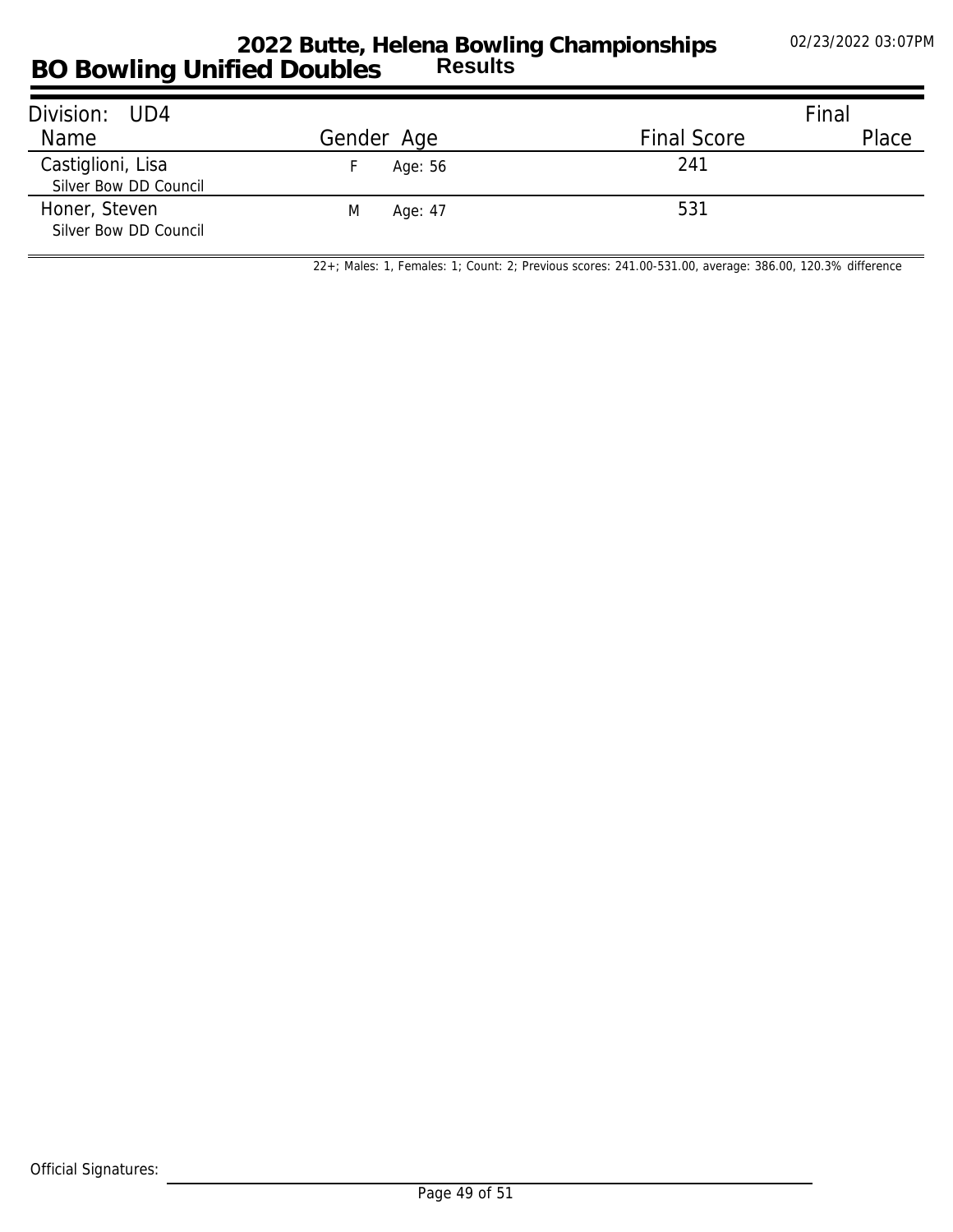## **BO Bowling Unified Doubles 2022 Butte, Helena Bowling Championships Results**

| Division:<br>UD5                       |              |                    | Final           |
|----------------------------------------|--------------|--------------------|-----------------|
| Name                                   | Gender Age   | <b>Final Score</b> | Place           |
| Davis, Tanner Jacob<br>Helena Halos    | Age: 21<br>M | 272                | 1st             |
| Robitaille, Thomas<br>Helena Halos     | M<br>Age: 23 | 382                | 1st             |
| Nelson, Kyley<br>Tri County Tornadoes* | Age: 17      | 0                  | 2 <sub>nd</sub> |
| Tomlin, Aydan<br>Tri County Tornadoes* | M<br>Age: 16 | 383                | 2nd             |

*16-21,22+; Males: 3, Females: 1; Count: 4; Previous scores: 272.00-383.00, average: 259.25, 40.8% difference*